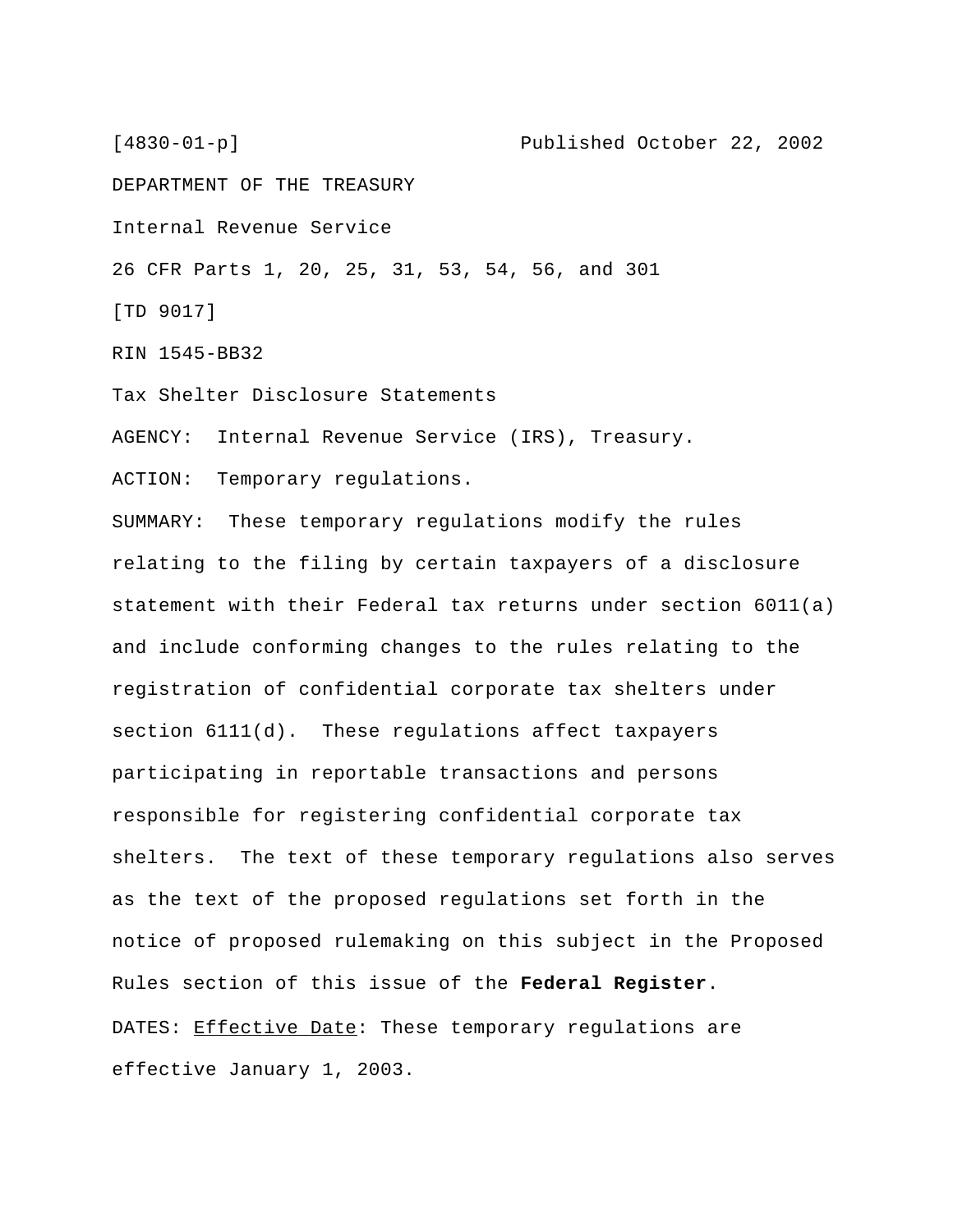Applicability Date: For dates of applicability, see  $\S1.6011-4T(h)$ ,  $\S20.6011-4T(b)$ ,  $\S25.6011-4T(b)$ ,  $\S31.6011-4T(b)$ ,  $\S 53.6011-4T(b)$ ,  $\S 54.6011-4T(b)$ ,  $\S 56.6011-4T(b)$ , and  $\S 301.6111 2T(h)$ .

FOR FURTHER INFORMATION CONTACT: Tara P. Volungis, Danielle M. Grimm, or Charlotte Chyr, 202-622-3070 (not a toll-free number).

SUPPLEMENTARY INFORMATION:

## **Paperwork Reduction Act**

These regulations are being issued without prior notice and public procedure pursuant to the Administrative Procedure Act (5 U.S.C. 553). For this reason, the collections of information contained in these regulations have been reviewed and, pending receipt and evaluation of public comments, approved by the Office of Management and Budget under control numbers 1545-1685 and 1545-1687**.** Responses to these collections of information are mandatory.

An agency may not conduct or sponsor, and a person is not required to respond to, a collection of information unless the collection of information displays a valid OMB control number.

For further information concerning these collections of information, and where to submit comments on the collections of information and the accuracy of the estimated burden, and

-2-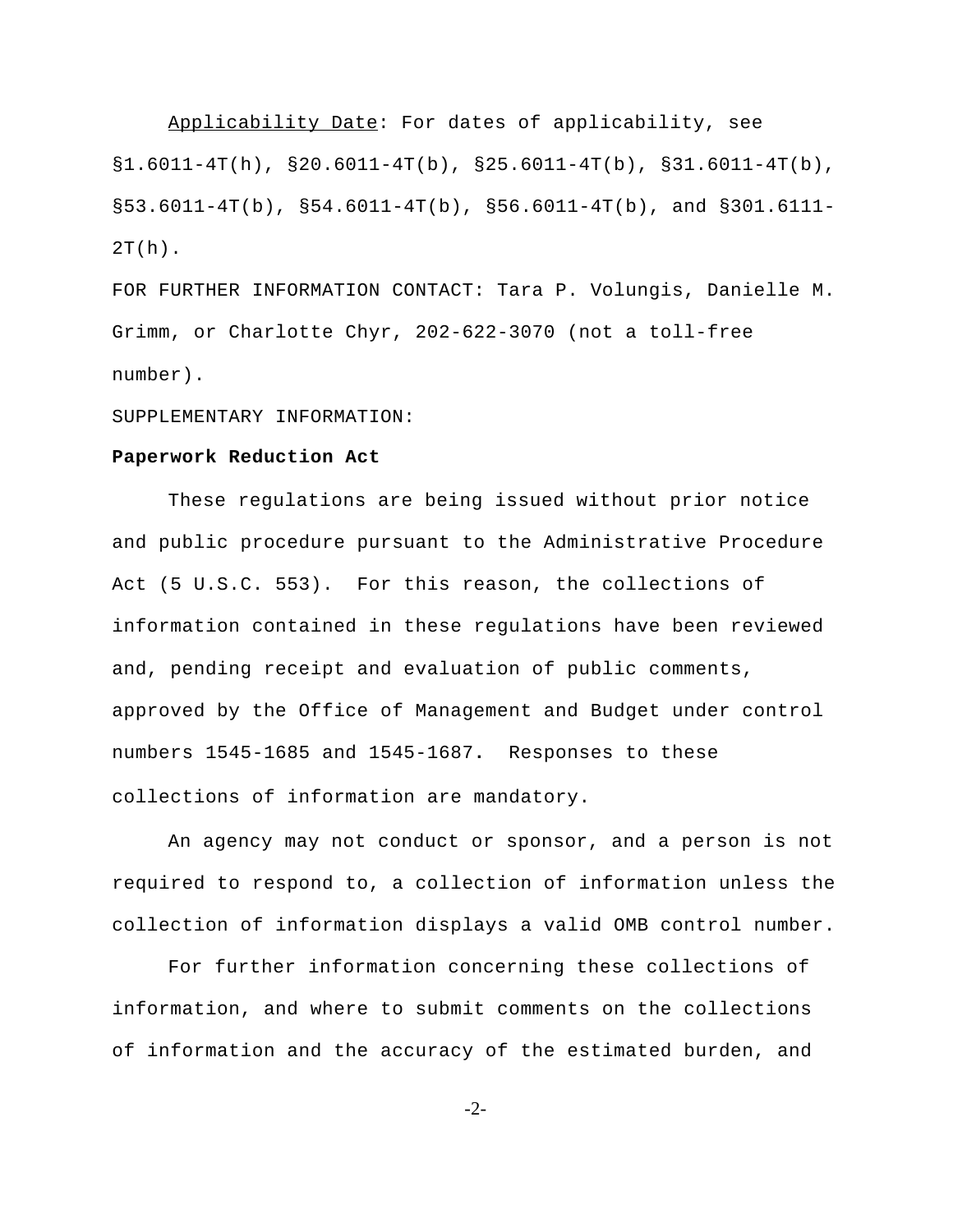suggestions for reducing this burden, please refer to the preamble to the cross-referencing notice of proposed rulemaking published in the Proposed Rules section of this issue of the **Federal Register**.

Books and records relating to a collection of information must be retained as long as their contents may become material in the administration of any internal revenue law. Generally, tax returns and tax return information are confidential, as required by 26 U.S.C. 6103.

## **Background**

This document amends 26 CFR parts 1 and 301 to provide modified rules relating to the disclosure of reportable transactions by certain taxpayers on their Federal income tax returns under section 6011 and includes conforming changes to the rules regarding the registration of confidential corporate tax shelters under section 6111. This document also amends 26 CFR parts 20, 25, 31, 53, 54, and 56 to provide rules for purposes of estate, gift, employment, and pension and exempt organizations excise taxes requiring the disclosure of listed transactions by certain taxpayers on their Federal tax returns under section 6011.

On February 28, 2000, the IRS issued temporary and proposed regulations regarding sections 6011 and 6111 (TD

-3-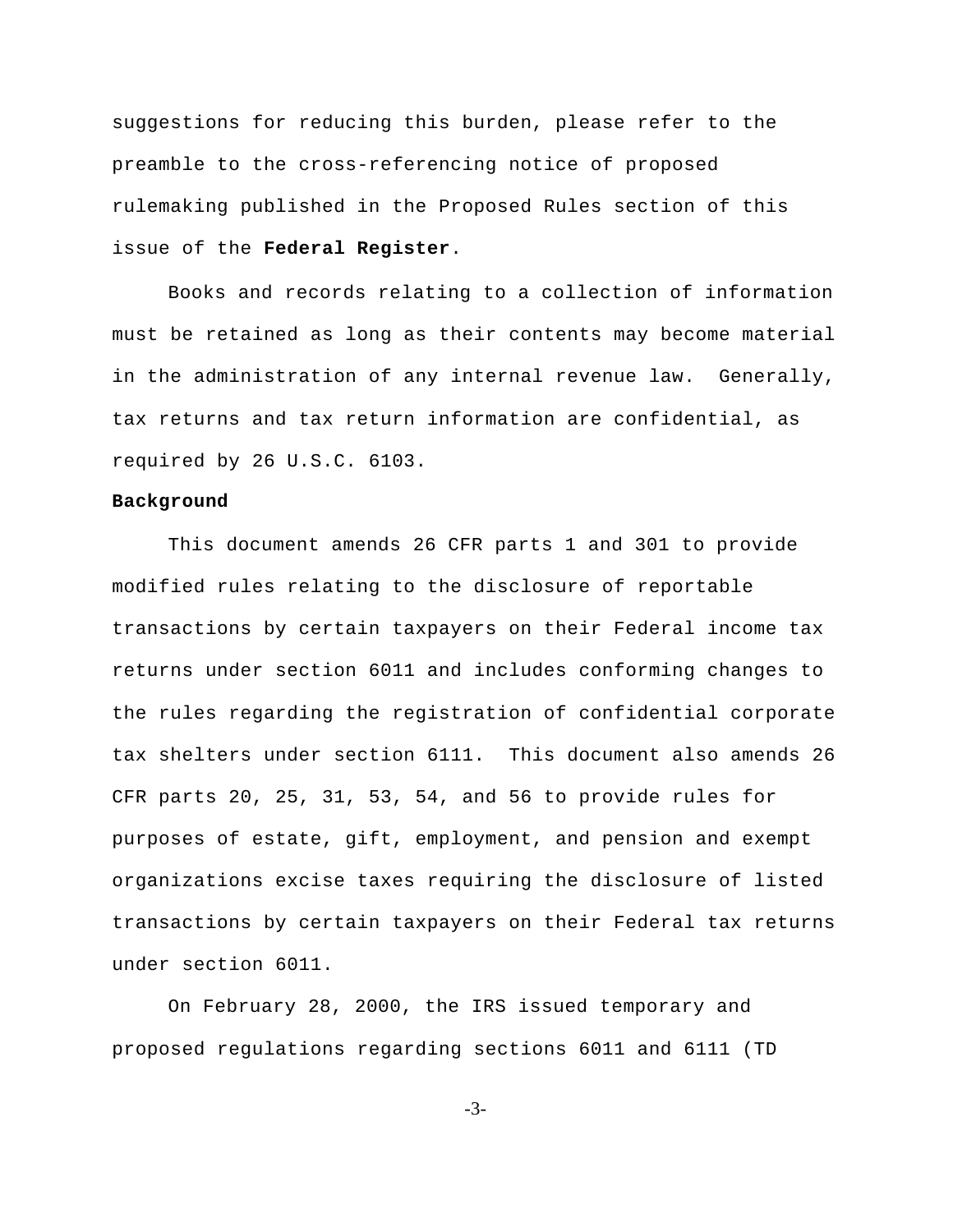8877, REG-103735-00; TD 8876, REG-110311-98)) (the February 2000 regulations). The February 2000 regulations were published in the **Federal Register** (65 FR 11205, 65 FR 11269; 65 FR 11215, 65 FR 11272) on March 2, 2000. On August 11, 2000, the IRS issued temporary and proposed regulations modifying the rules under sections 6011 and 6111 (TD 8896, REG-103735-00, REG-110311-98) (the August 2000 regulations). The August 2000 regulations were published in the **Federal Register** (65 FR 49909, 65 FR 49955) on August 16, 2000**.** On August 2, 2001, the IRS issued temporary and proposed regulations modifying the rules under sections 6011 and 6111 (TD 8961, REG-103735-00, REG-110311-98) (the August 2001 regulations). The August 2001 regulations were published in the **Federal Register** (66 FR 41133, 66 FR 41169) on August 7, 2001. On June 14, 2002, the IRS issued temporary and proposed regulations modifying the rules under sections 6011 and 6111 (TD 9000, REG-103735-00, REG-110311-98) (the June 2002 regulations). The June 2002 regulations were published in the **Federal Register** (67 FR 41324, 67 FR 41362) on June 18, 2002.

The rules under sections 6011, 6111, and 6112 for disclosure, registration, and list maintenance are intended to provide the IRS and Treasury with information needed to

-4-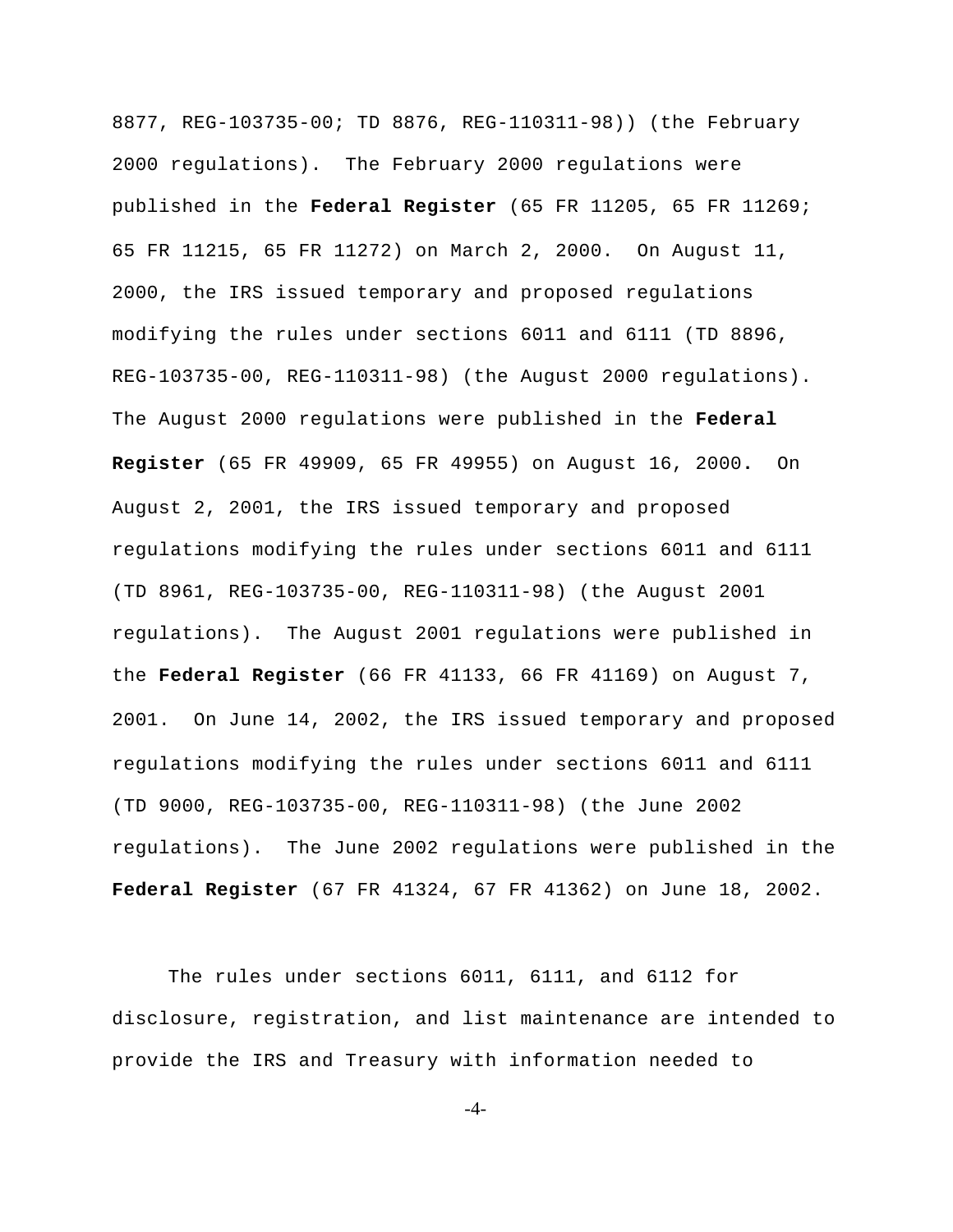evaluate potentially abusive transactions. The IRS and Treasury have considered and evaluated compliance with those rules, and have determined that certain additional changes to the current temporary and proposed regulations are necessary to improve compliance and to carry out the purposes of sections 6011, 6111, and 6112. On March 20, 2002, Treasury released its Plan to Combat Abusive Tax Avoidance Transactions (PO-2018), which describes changes to the rules under sections 6011, 6111, and 6112 that will establish a more effective disclosure regime and improve compliance. See http://www.treas.gov/press/releases/po2018.htm.

The amended temporary regulations under section 6011 revise the categories of transactions that must be disclosed on returns. Certain conforming changes are being made to the temporary regulations under section 6111. Concurrent with these amended temporary regulations under sections 6011 and 6111, the IRS and Treasury are publishing elsewhere in this issue of the **Federal Register** temporary regulations under section 6112. The amendments to the temporary regulations under section 6112 generally require organizers and sellers (material advisors) to maintain lists of persons for transactions required to be registered under section 6111 and for reportable transactions subject to disclosure under

-5-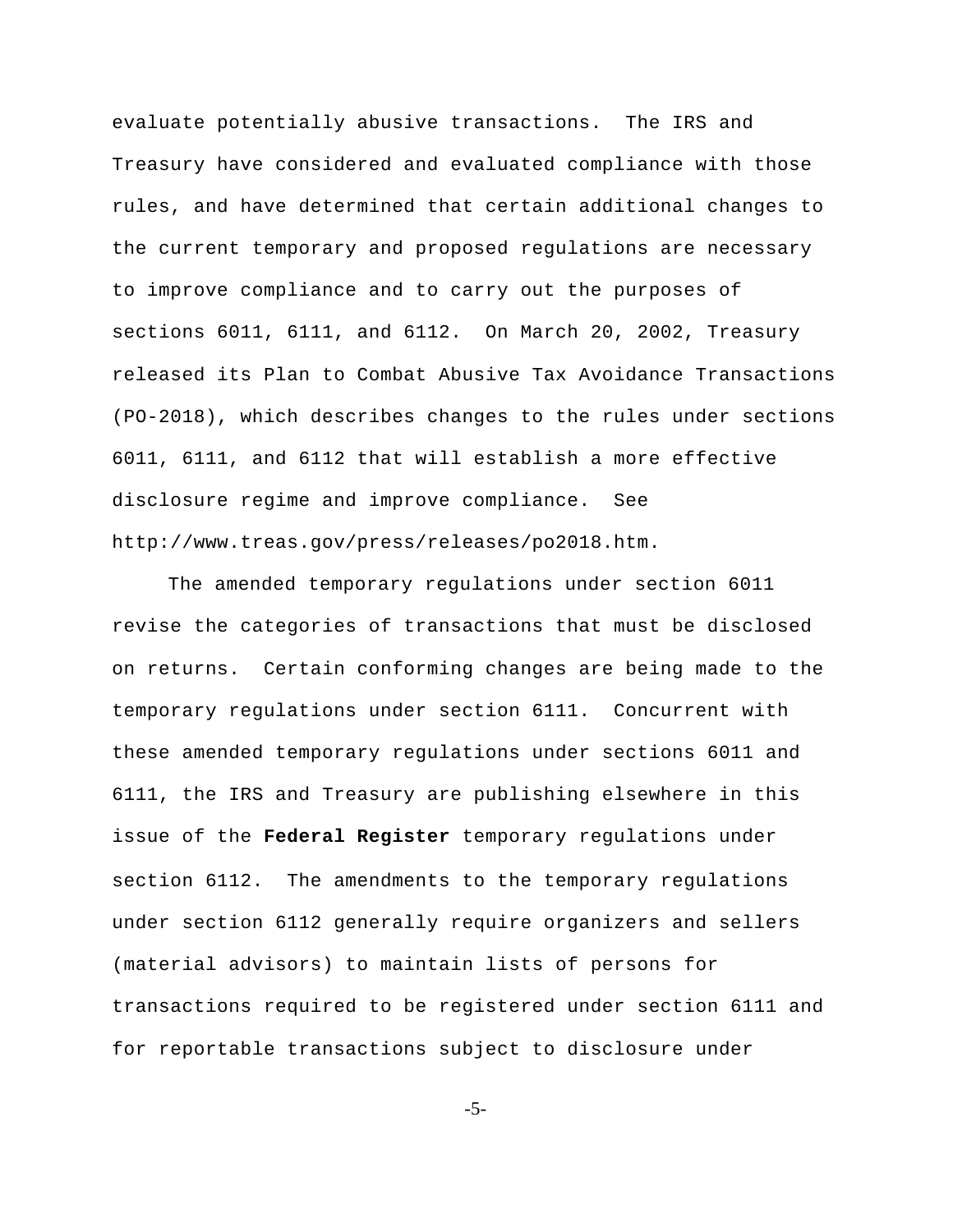§1.6011-4T, 20.6011-4T, 25.6011-4T, 31.6011-4T, 53.6011-4T, 54.6011-4T, or 56.6011-4T.

Pending legislation would modify section 6111 to require registration of transactions that are required to be disclosed under section 6011. The IRS and Treasury intend to revise the regulations under section 6111 when such legislation is enacted.

#### **Explanation of Provisions**

#### 1. In General

Section 1.6011-4T generally provides that certain taxpayers must disclose their direct or indirect participation in reportable transactions when they file their Federal income tax returns. Under the current temporary regulations, in the case of a partnership or an S corporation that participates in a listed transaction, that partnership or S corporation must disclose its participation and the partners and shareholders also must disclose their participation in the listed transaction. A reportable transaction is either: (1) a listed transaction, or (2) a transaction that meets two of five characteristics, satisfies a projected tax effect test, and does not satisfy any of the exceptions provided in the regulations. The IRS and Treasury have found that taxpayers are interpreting the five characteristics in an overly narrow

-6-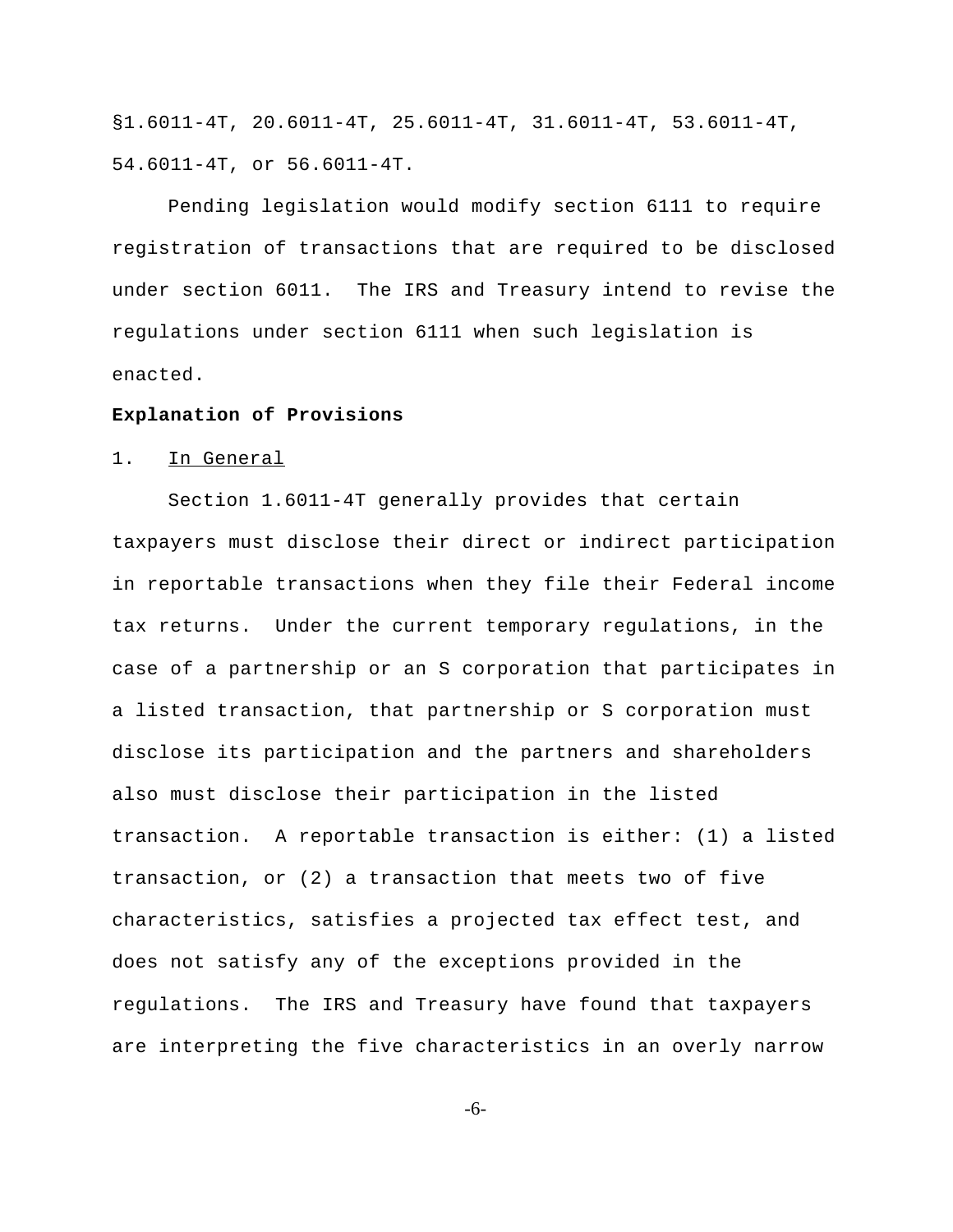manner and are interpreting the exceptions in an overly broad manner.

These new temporary regulations provide more objective rules. The regulations redefine a reportable transaction as a transaction that satisfies any one of six categories of transactions. The regulations also eliminate the projected tax effect test and the general exceptions. The six categories of reportable transactions are: listed transactions, confidential transactions, transactions with contractual protection, loss transactions, transactions with a significant book-tax difference, and transactions involving a brief asset holding period. Further, the new temporary regulations require disclosure of participation in reportable transactions by all direct and indirect participants. Disclosure must be made on Form 8886, "Reportable Transaction Disclosure Statement", which will be available when these regulations become effective.

A provision has been added to §1.6011-4T allowing taxpayers to request a ruling as to whether a transaction must be disclosed under §1.6011-4T. A transaction will not be considered a reportable transaction, or will be excluded from any individual category of reportable transaction, if the Commissioner makes a determination, by published guidance,

-7-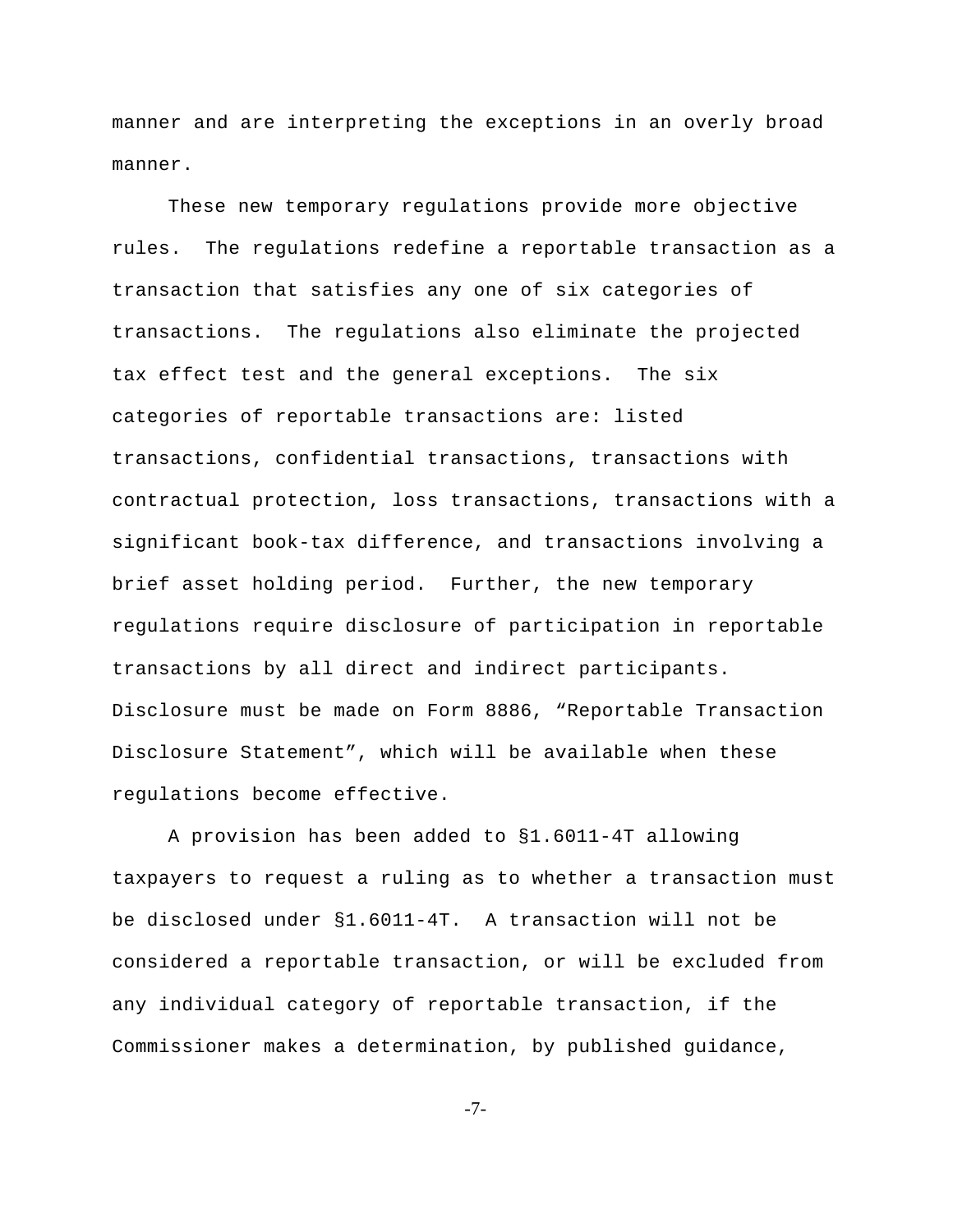individual ruling under §1.6011-4T, or otherwise, that the transaction is not subject to the disclosure requirements of §1.6011-4T. While some exceptions to the disclosure requirements are included in these regulations, the IRS and Treasury specifically request comments on particular types of transactions that should be either treated as not subject to the disclosure requirements of §1.6011-4T or excluded from an individual category of reportable transaction.

The major changes to the categories of reportable transactions are discussed below.

## 2. Confidential Transactions

A confidential transaction is a transaction that is offered under conditions of confidentiality, unless the presumption in the regulations regarding written authorization to disclose the structure and tax aspects of the transaction is satisfied. These regulations clarify, however, that the presumption is available only in cases in which the written authorization to disclose is effective without limitation of any kind from the commencement of discussions.

## 3. Loss Transactions

A loss transaction is any transaction resulting in, or that is reasonably expected to result in, a loss under section 165 of at least: \$10 million in any single taxable year or \$20

-8-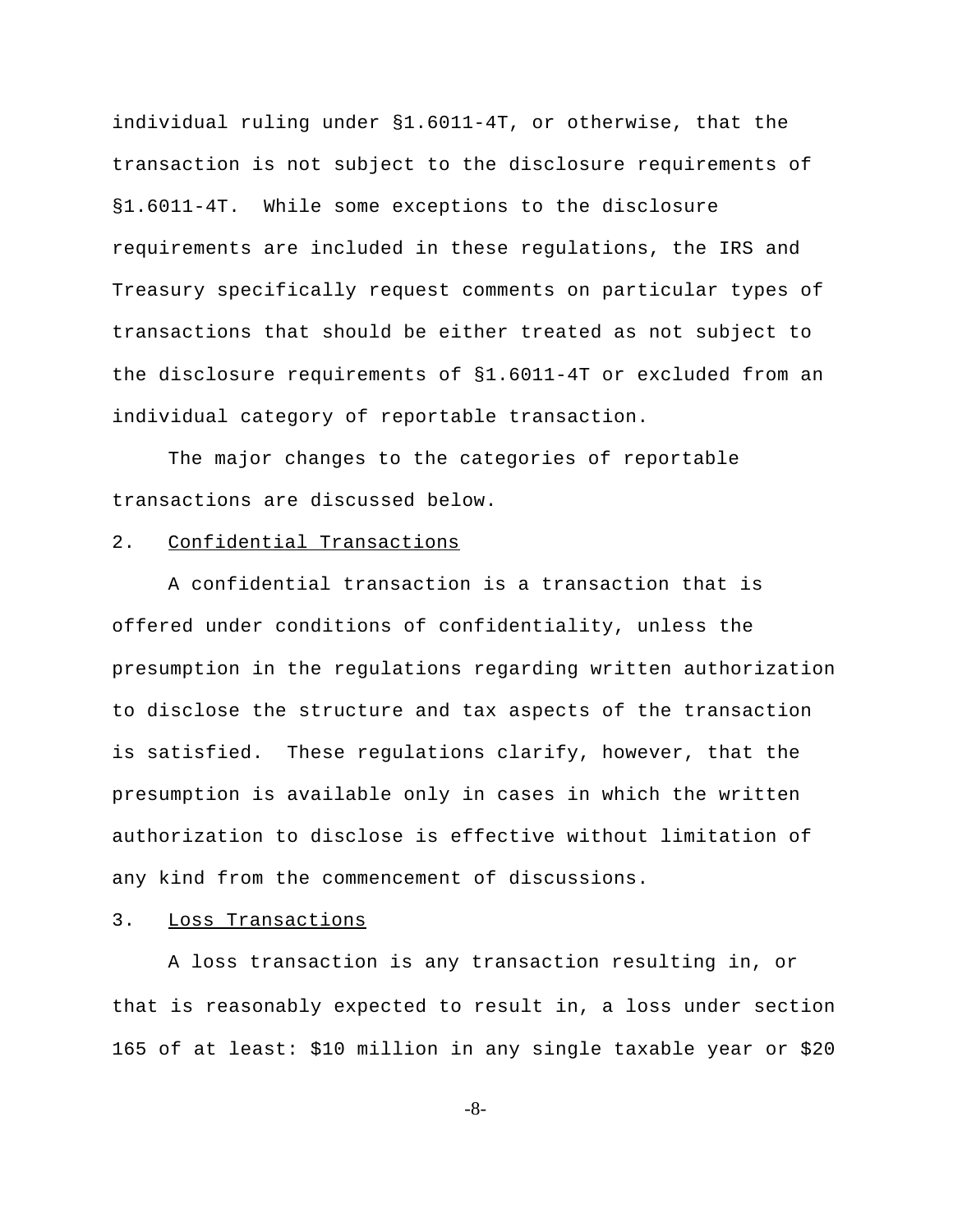million in any combination of taxable years for corporations; \$5 million in any single taxable year or \$10 million in any combination of taxable years for partnerships or S corporations, whether or not any losses flow through to one or more partners or shareholders; \$2 million in any single taxable year or \$4 million in any combination of taxable years for individuals or trusts, whether or not any losses flow through to one or more beneficiaries; and \$50,000 in any single taxable year for individuals or trusts, whether or not the loss flows through from an S corporation or partnership, if the loss arises with respect to a section 988 transaction (as defined in section  $988(c)(1)$  relating to foreign currency transactions). In determining the monetary thresholds, the amount of a section 165 loss is adjusted for any salvage value and for any insurance or other compensation received. However, a section 165 loss does not take into account offsetting gains or other income or limitations.

A section 165 loss includes an amount deductible by virtue of a provision that treats a transaction as a sale or other disposition, or otherwise results in a deduction under section 165. A section 165 loss includes, for example, a loss resulting from a sale or exchange of a partnership interest under section 741 and a loss resulting from a section 988

-9-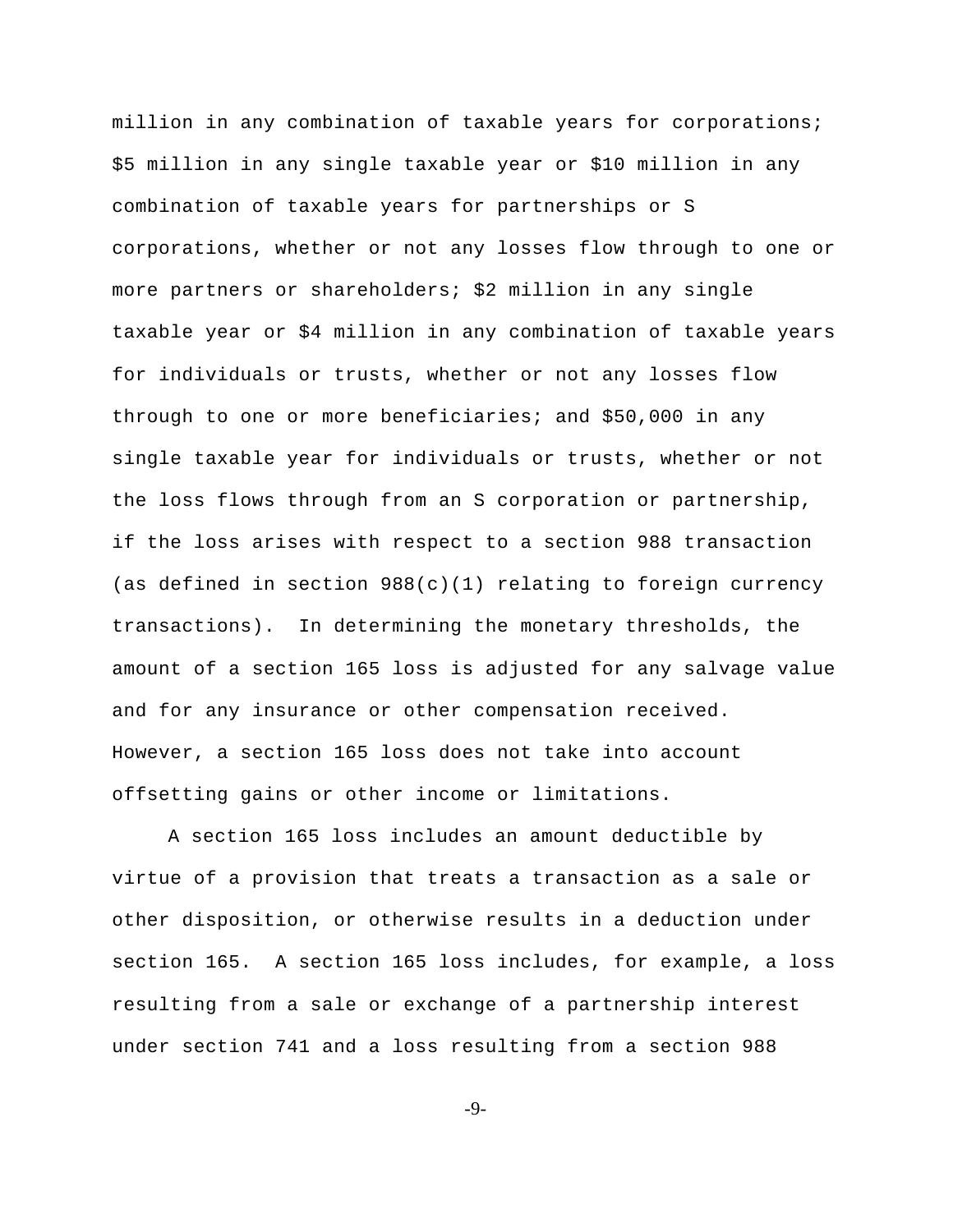transaction. Under these regulations, casualty losses and losses resulting from involuntary conversions are not subject to the disclosure requirements under §1.6011-4T.

The IRS and Treasury also are considering adding two other exceptions. One exception would be for losses resulting from a sale of securities on an established securities market within the meaning of §1.7701-1(b), but only if the amount of basis used in computing the amount of the loss is equal to the amount of cash paid by the taxpayer for the securities. The other potential exception would be for losses claimed under section 475(a) or section 1296(a). The IRS and Treasury specifically request comments on whether these or other exceptions should be added to the regulations.

# 4. Transactions with a Significant Book-Tax Difference

A transaction with a significant book-tax difference is a transaction where the treatment for Federal income tax purposes of any item or items from the transaction differs, or is reasonably expected to differ, by more than \$10 million on a gross basis from the treatment of the item or items for book purposes in any taxable year. When making this determination, offsetting items are not netted for either tax or book purposes. Book income is determined by applying U.S. generally accepted accounting principles (GAAP) for worldwide

-10-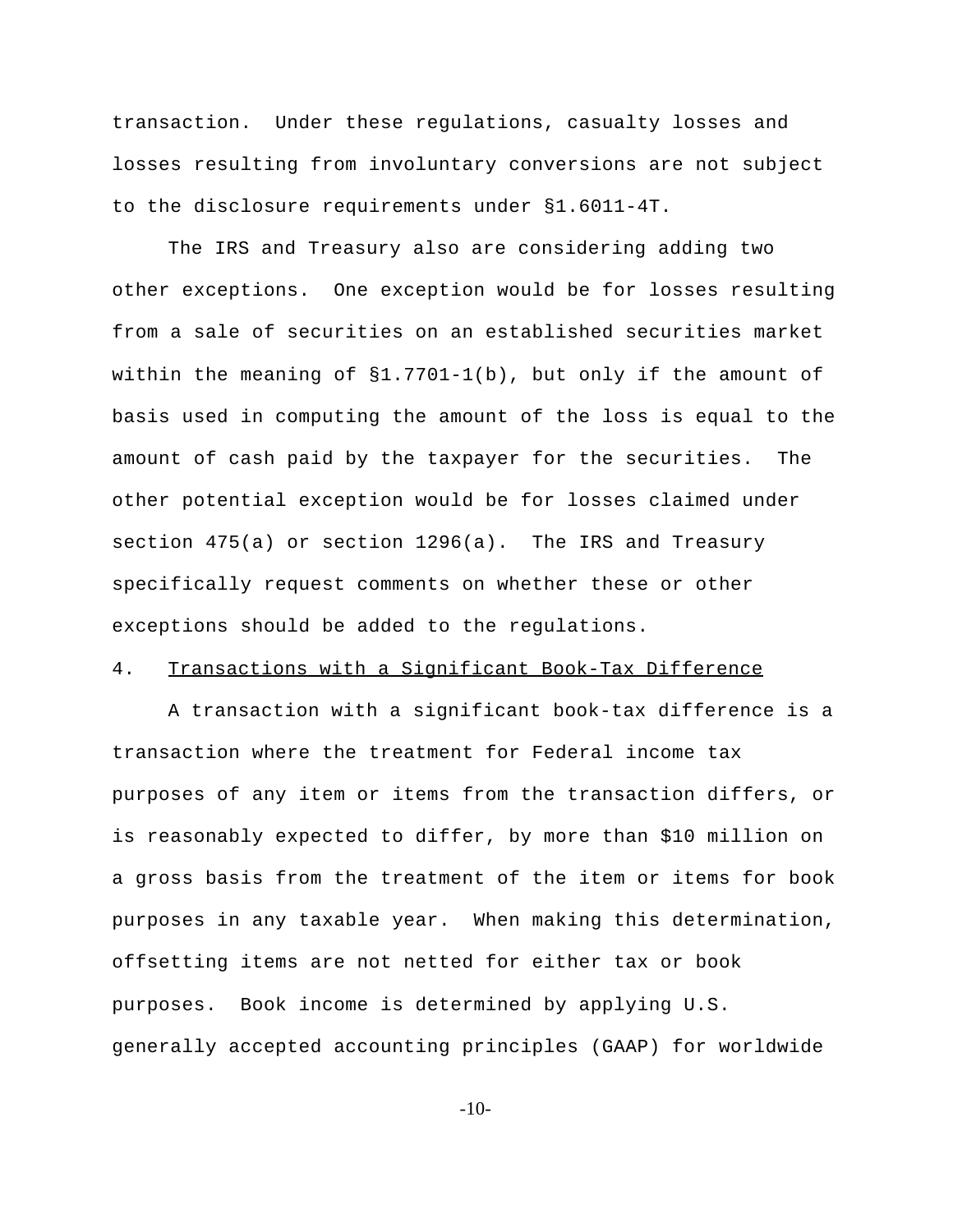income.

This category of transaction generally applies to taxpayers that are reporting companies under the Securities Exchange Act of 1934 (15 USCS 78a) (and related business entities) and to business entities that have \$100 million or more in gross assets. Specific rules are provided for taxpayers that file consolidated returns, foreign persons, disregarded entities, partnerships, and shareholders of certain foreign corporations. For example, where a taxpayer is considered to participate in a transaction indirectly through a partnership or foreign corporation, items from the transaction that otherwise may be considered items of the partnership or foreign corporation (for tax or book purposes) are treated as items of the taxpayer (to the extent of the taxpayer's allocable share). The mere fact that an item may be reported by different persons for tax and book purposes (e.g., on the taxpayer's U.S. tax return and on the entity's books and records), without more, is not considered a significant book-tax difference in such cases. Instead, the taxpayer must test such items for a book-tax difference in the same manner as items from a transaction in which the taxpayer participated directly.

The regulations provide various exceptions for this

-11-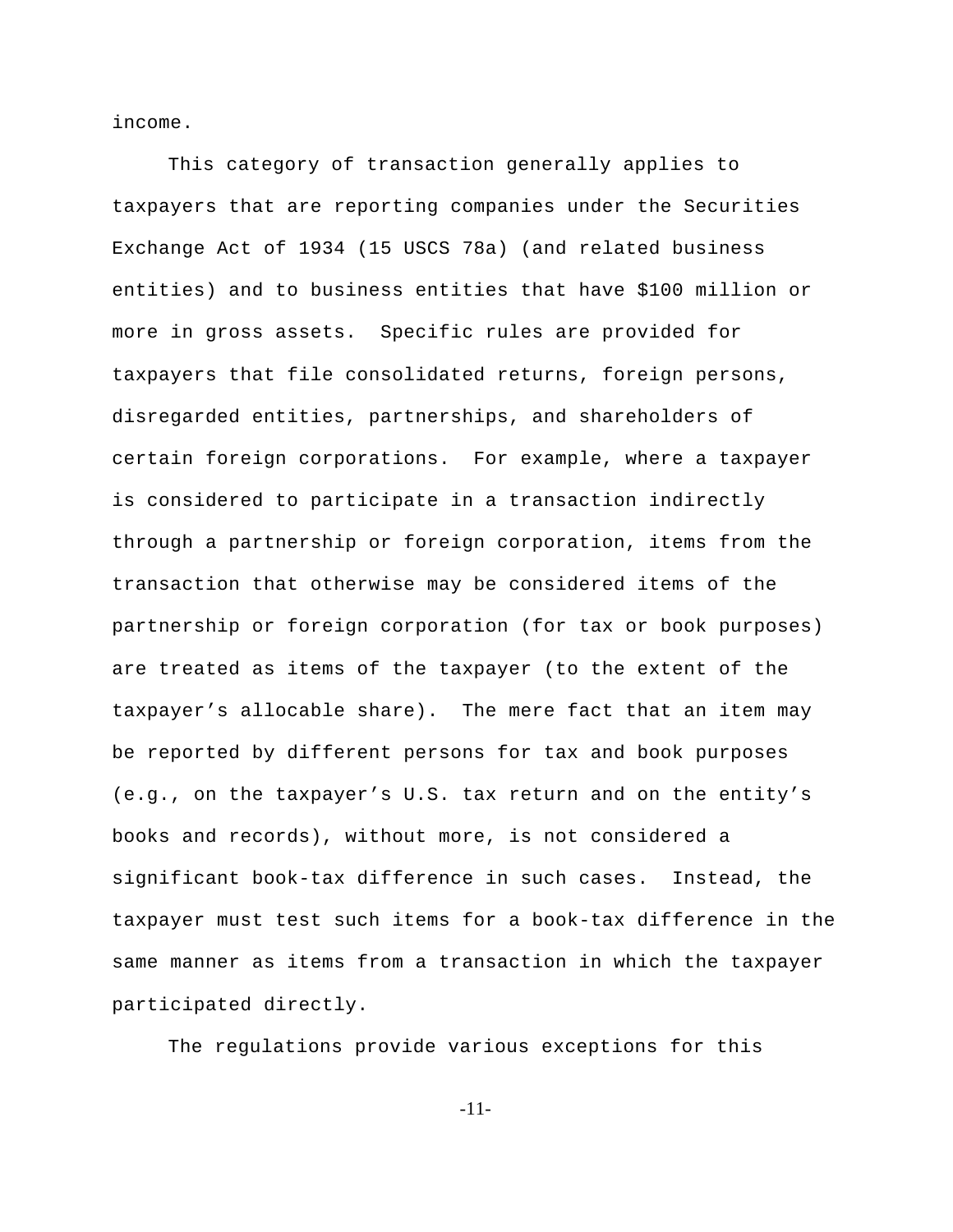category of transaction. The IRS and Treasury specifically request comments on the exceptions and whether other exceptions should be provided.

# 5. Transactions Involving a Brief Asset Holding Period

A transaction involving a brief asset holding period is a transaction resulting in, or that is reasonably expected to result in, a tax credit exceeding \$250,000 (including a foreign tax credit) if the underlying asset giving rise to the credit is held by the taxpayer for less than 45 days. For purposes of determining the holding period, the principles in section  $246(c)(3)$  and  $(c)(4)$  apply.

# 6. Application of Section 6011 to Estate, Gift, Employment, and Pension and Exempt Organizations Excise Taxes

A listed transaction that involves Federal estate, gift, employment, or pension or exempt organizations excise taxes must be disclosed in accordance with published guidance identifying such transaction as a listed transaction.

## **Effective Date**

These regulations apply to transactions entered into on or after January 1, 2003.

#### **Special Analyses**

It has been determined that this Treasury decision is not a significant regulatory action as defined in Executive Order

-12-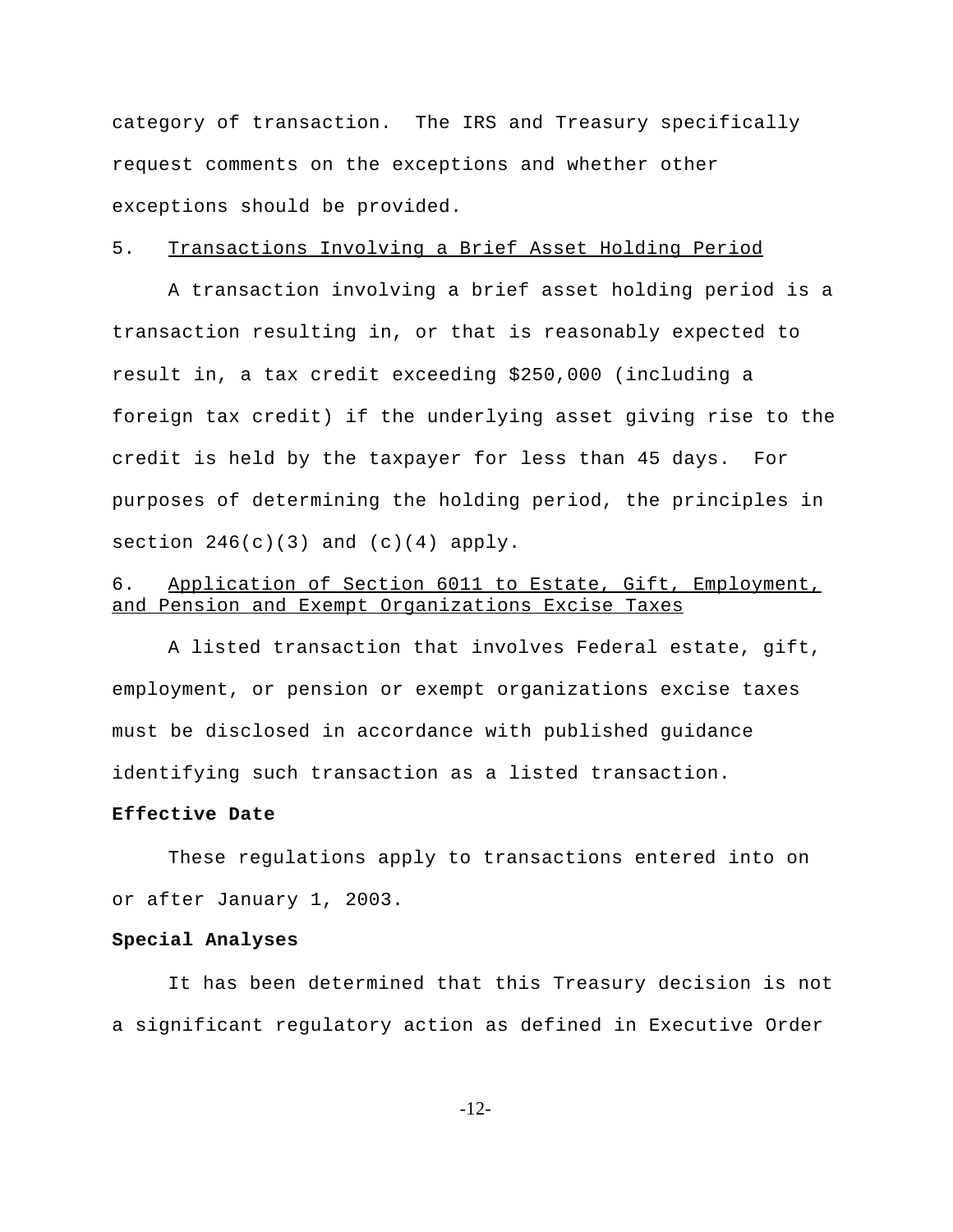12866. Therefore, a regulatory assessment is not required. It also has been determined that section 553(b) of the Administrative Procedure Act (5 U.S.C. chapter 5) does not apply to these regulations. Because no notice of proposed rulemaking is required, the provisions of the Regulatory Flexibility Act (5 U.S.C. chapter 6) do not apply. Pursuant to section 7805(f) of the Internal Revenue Code, these regulations will be submitted to the Chief Counsel for Advocacy of the Small Business Administration for comment on their impact on small business.

## **Drafting Information**

The principal authors of these regulations are Tara P. Volungis, Danielle M. Grimm, and Charlotte Chyr, Office of the Associate Chief Counsel (Passthroughs and Special Industries). However, other personnel from the IRS and Treasury Department participated in their development.

## **List of Subjects**

# 26 CFR Part 1

Income taxes, Reporting and recordkeeping requirements. 26 CFR Part 20

Estate tax, Reporting and recordkeeping requirements. 26 CFR Part 25

Gift taxes, Reporting and recordkeeping requirements.

-13-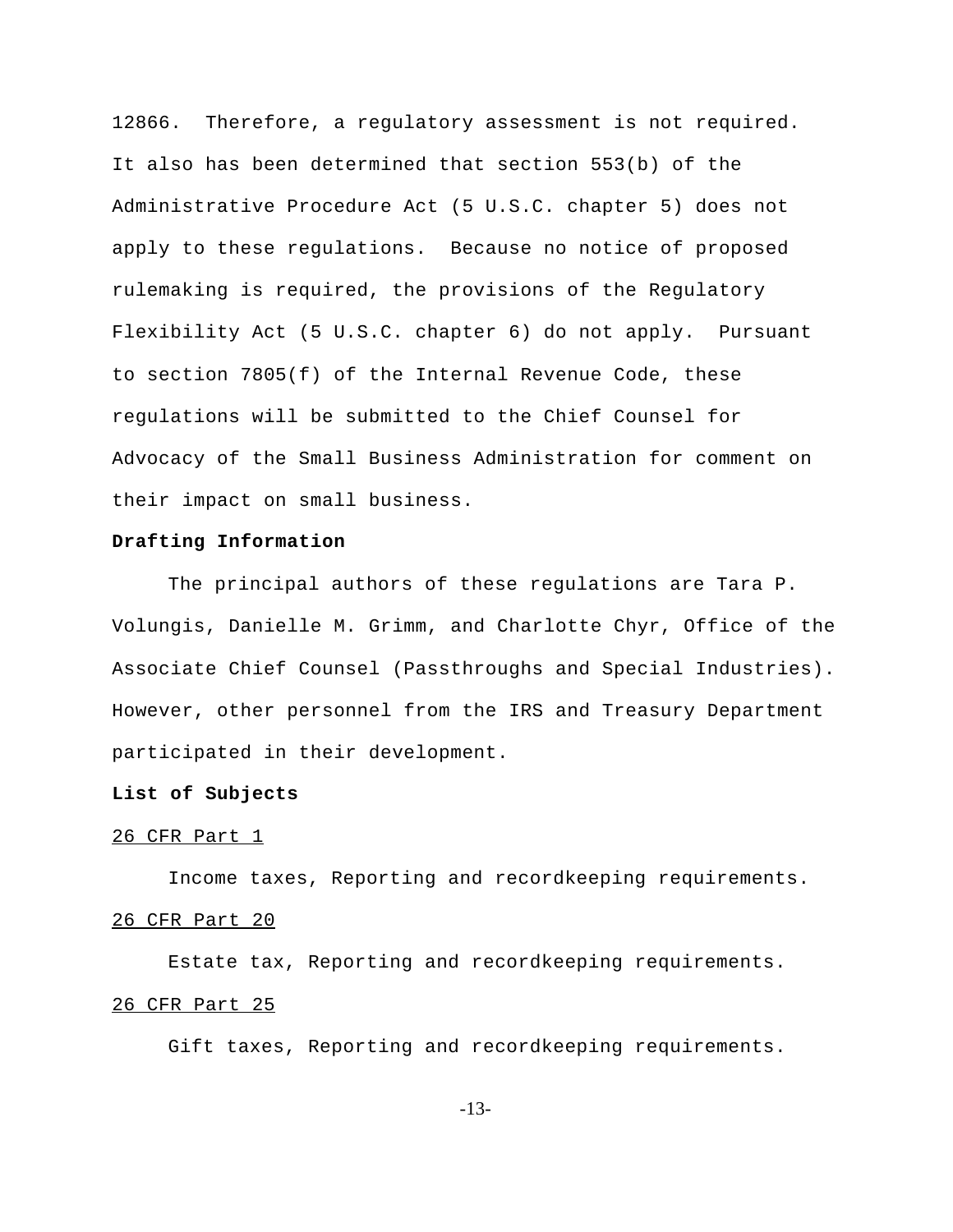#### 26 CFR Part 31

Employment taxes, Income taxes, Penalties, Pensions, Railroad retirement, Reporting and recordkeeping requirements, Social security, Unemployment compensation.

# 26 CFR Part 53

Excise taxes, Foundations, Investments, Lobbying, Reporting and recordkeeping requirements.

#### 26 CFR Part 54

Excise taxes, Pensions, Reporting and recordkeeping requirements.

#### 26 CFR Part 56

Excise taxes, Lobbying, Nonprofit organizations, Reporting and recordkeeping requirements.

# 26 CFR Part 301

Administrative practice and procedure, Employment taxes, Estate taxes, Excise taxes, Gift taxes, Income taxes, Penalties, Reporting and recordkeeping requirements.

#### **Adoption of Amendments to the Regulations**

Accordingly, 26 CFR parts 1, 20, 25, 31, 53, 54, 56, and 301 are amended as follows:

# PART 1--INCOME TAXES

Paragraph 1. The authority citation for part 1 continues to read in part as follows:

-14-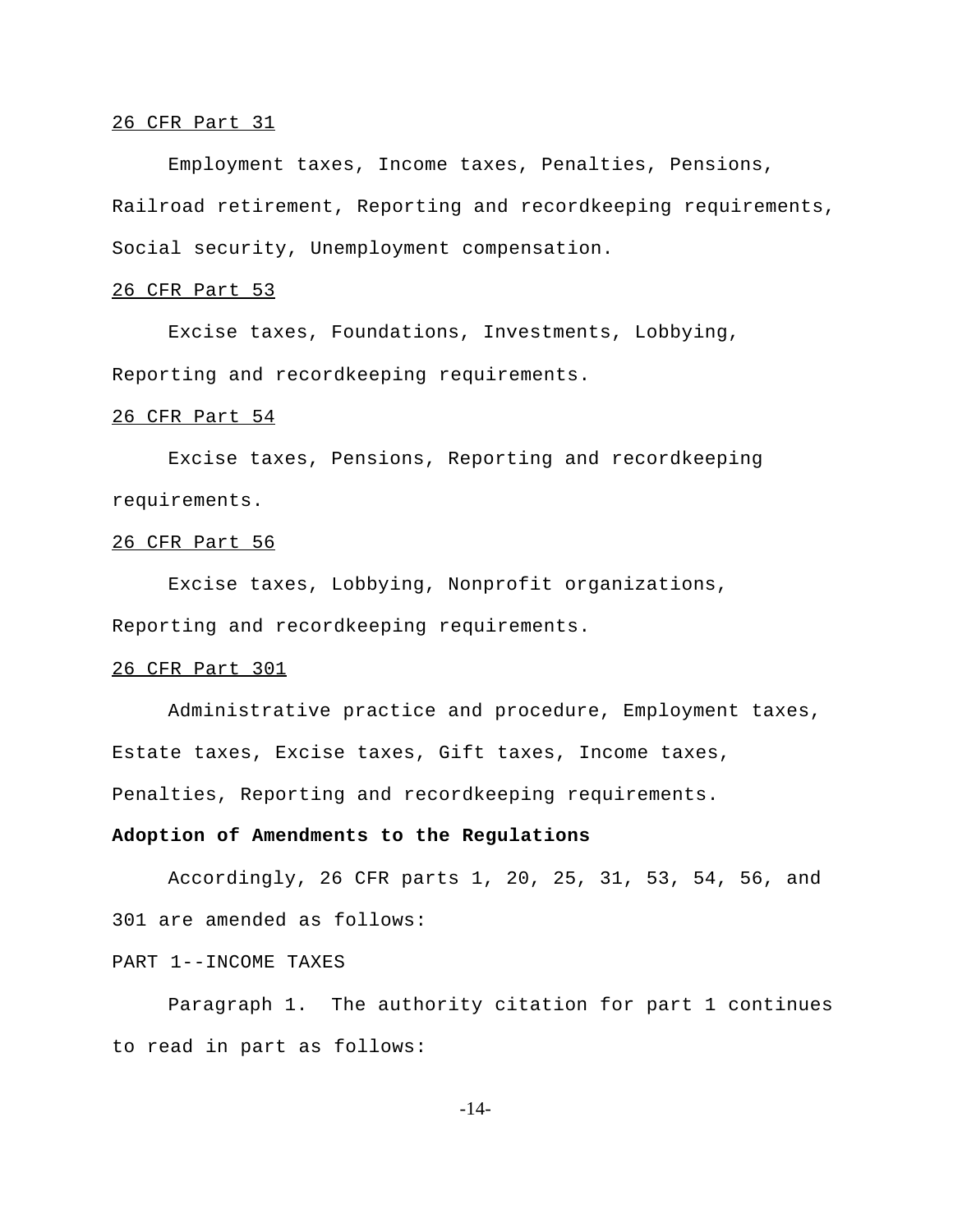Authority: 26 U.S.C. 7805 \* \* \*

Par. 2. Section 1.6011-4T is revised to read as follows: §1.6011-4T Requirement of statement disclosing participation in certain transactions by taxpayers (temporary).

(a) In general. Every taxpayer that has participated, directly or indirectly, in a reportable transaction within the meaning of paragraph (b) of this section must attach to its return for the taxable year described in paragraph (e) of this section a disclosure statement in the form prescribed by paragraph (d) of this section. The fact that a transaction is a reportable transaction shall not affect the legal determination of whether the taxpayer's treatment of the transaction is proper.

(b) Reportable transactions--(1) In general. A reportable transaction is a transaction described in any of the paragraphs (b)(2) through (7) of this section. The term transaction includes all of the factual elements relevant to the expected tax treatment of any investment, entity, plan, or arrangement, and includes any series of steps carried out as part of a plan, and any series of substantially similar transactions entered into in the same taxable year. There are six categories of reportable transactions: listed transactions, confidential transactions, transactions with

-15-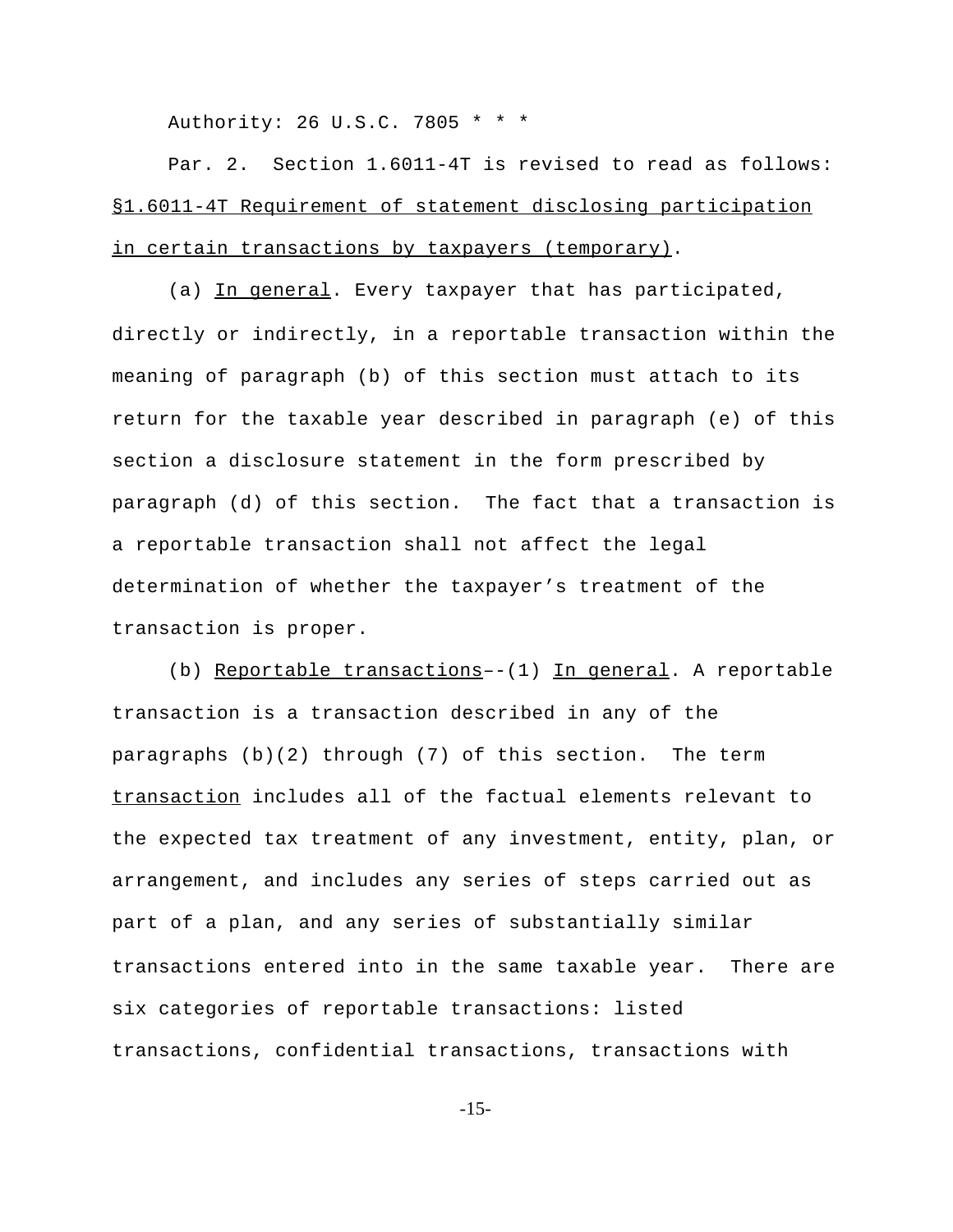contractual protection, loss transactions, transactions with a significant book-tax difference, and transactions involving a brief asset holding period.

(2) Listed transactions. A listed transaction is a transaction that is the same as or substantially similar to one of the types of transactions that the Internal Revenue Service has determined to be a tax avoidance transaction and identified by notice, regulation, or other form of published guidance as a listed transaction.

 (3) Confidential transactions–-(i) In general. A confidential transaction is a transaction that is offered under conditions of confidentiality. All the facts and circumstances relating to the transaction will be considered when determining whether a transaction is offered under conditions of confidentiality, including the prior conduct of the parties. If a taxpayer's disclosure of the structure or tax aspects of the transaction is limited in any way by an express or implied understanding or agreement with or for the benefit of any person who makes or provides a statement, oral or written, (or for whose benefit a statement is made or provided) as to the potential tax consequences that may result from the transaction, a transaction is considered offered under conditions of confidentiality, whether or not such

-16-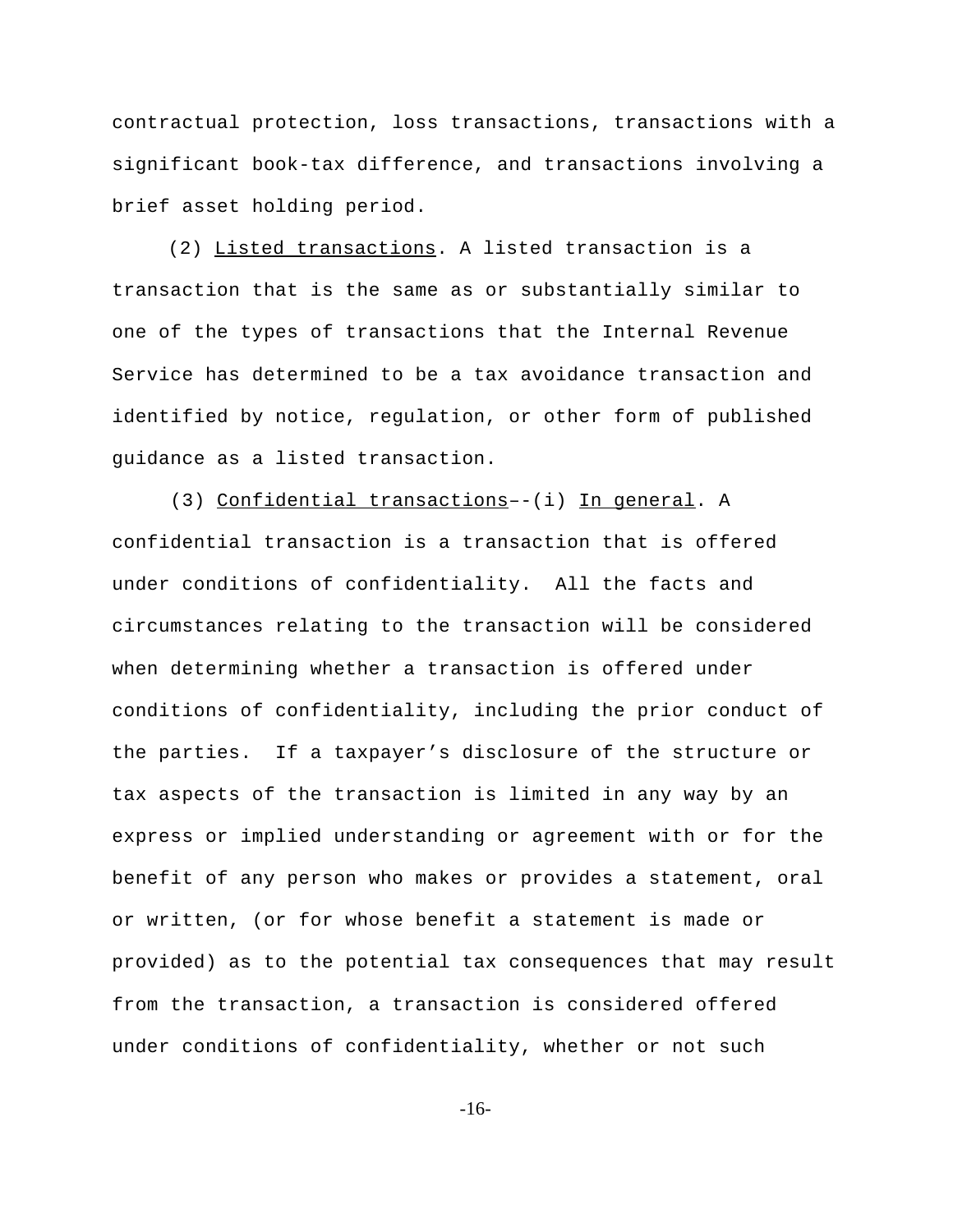understanding or agreement is legally binding. A transaction also will be considered offered under conditions of confidentiality if the taxpayer knows or has reason to know that the taxpayer's use or disclosure of information relating to the structure or tax aspects of the transaction is limited in any other manner (such as where the transaction is claimed to be proprietary or exclusive) for the benefit of any person, other than the taxpayer, who makes or provides a statement, oral or written, (or for whose benefit a statement is made or provided) as to the potential tax consequences that may result from the transaction.

(ii) Privilege. A taxpayer's privilege to maintain the confidentiality of a communication relating to a reportable transaction in which the taxpayer might participate or has agreed to participate, including a taxpayer's confidential communication with the taxpayer's attorney, is not itself a condition of confidentiality.

(iii) Securities law exception. A transaction is not considered offered under conditions of confidentiality if disclosure of the structure or tax aspects of the transaction is subject to restrictions reasonably necessary to comply with federal or state securities laws and such disclosure is not otherwise limited.

-17-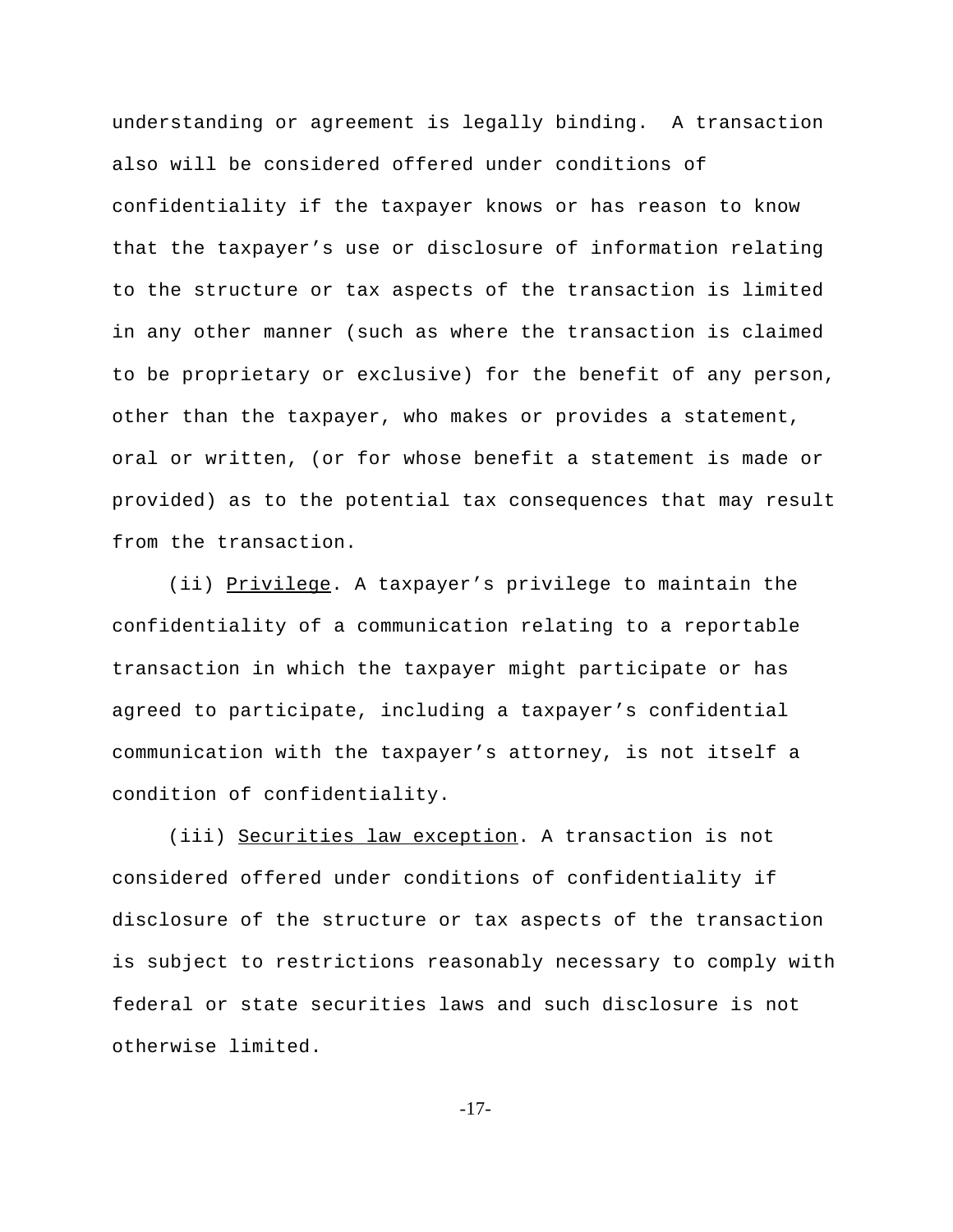(iv) Presumption. Unless the facts and circumstances indicate otherwise, a transaction is not considered offered under conditions of confidentiality if every person who makes or provides a statement, oral or written, (or for whose benefit a statement is made or provided) as to the potential tax consequences that may result from the transaction, provides express written authorization to the taxpayer permitting the taxpayer (and each employee, representative, or other agent of such taxpayer) to disclose to any and all persons, without limitation of any kind, the structure and tax aspects of the transaction, and all materials of any kind (including opinions or other tax analyses) that are provided to the taxpayer related to such structure and tax aspects. This presumption is available only in cases in which the written authorization to disclose is effective without limitation of any kind from the commencement of discussions.

(4) Transactions with contractual protection. A transaction with contractual protection is a transaction for which the taxpayer has obtained or been provided with contractual protection against the possibility that part or all of the intended tax consequences from the transaction will not be sustained, including, but not limited to, recission rights, the right to a full or partial refund of fees paid to

-18-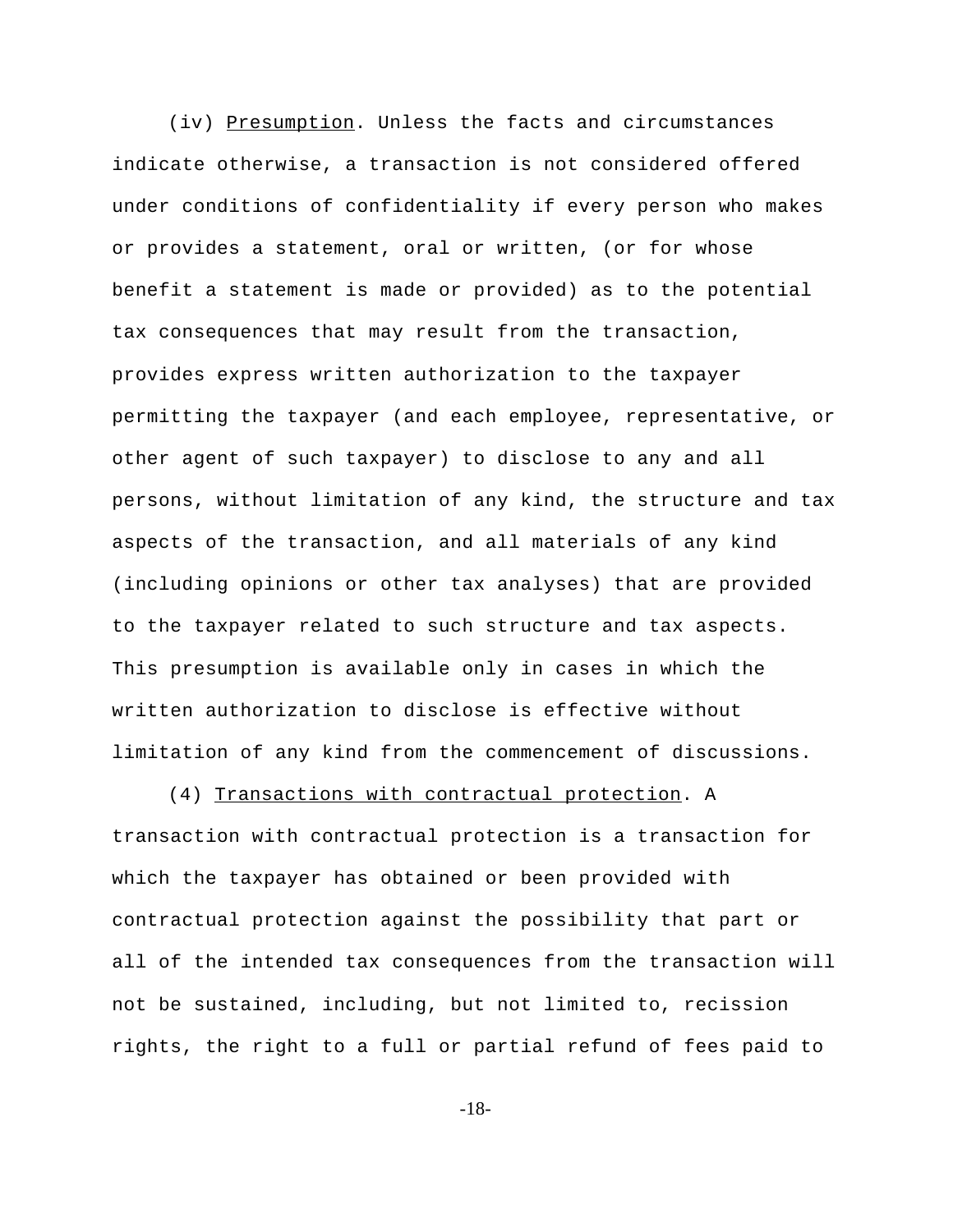any person, fees that are contingent on the taxpayer's realization of tax benefits from the transaction, insurance protection with respect to the tax treatment of the transaction, or a tax indemnity or similar agreement (other than a customary indemnity provided by a principal to the transaction that did not participate in the promotion or offering of the transaction to the taxpayer). Notwithstanding the foregoing, a transaction will not be considered to have contractual protection solely because the issuer of a debt instrument agrees to pay additional interest to compensate the holder of such debt instrument for withholding tax imposed on interest paid on the debt instrument, or because the requirement to pay such additional interest entitles the issuer to redeem the debt instrument.

(5) Loss transactions--(i) In general. A loss transaction is any transaction resulting in, or that is reasonably expected to result in, a taxpayer claiming a loss under section 165 of at least--

(A) \$10 million in any single taxable year or \$20 million in any combination of taxable years for corporations;

(B) \$5 million in any single taxable year or \$10 million in any combination of taxable years for partnerships or S corporations, whether or not any losses flow through to one or

-19-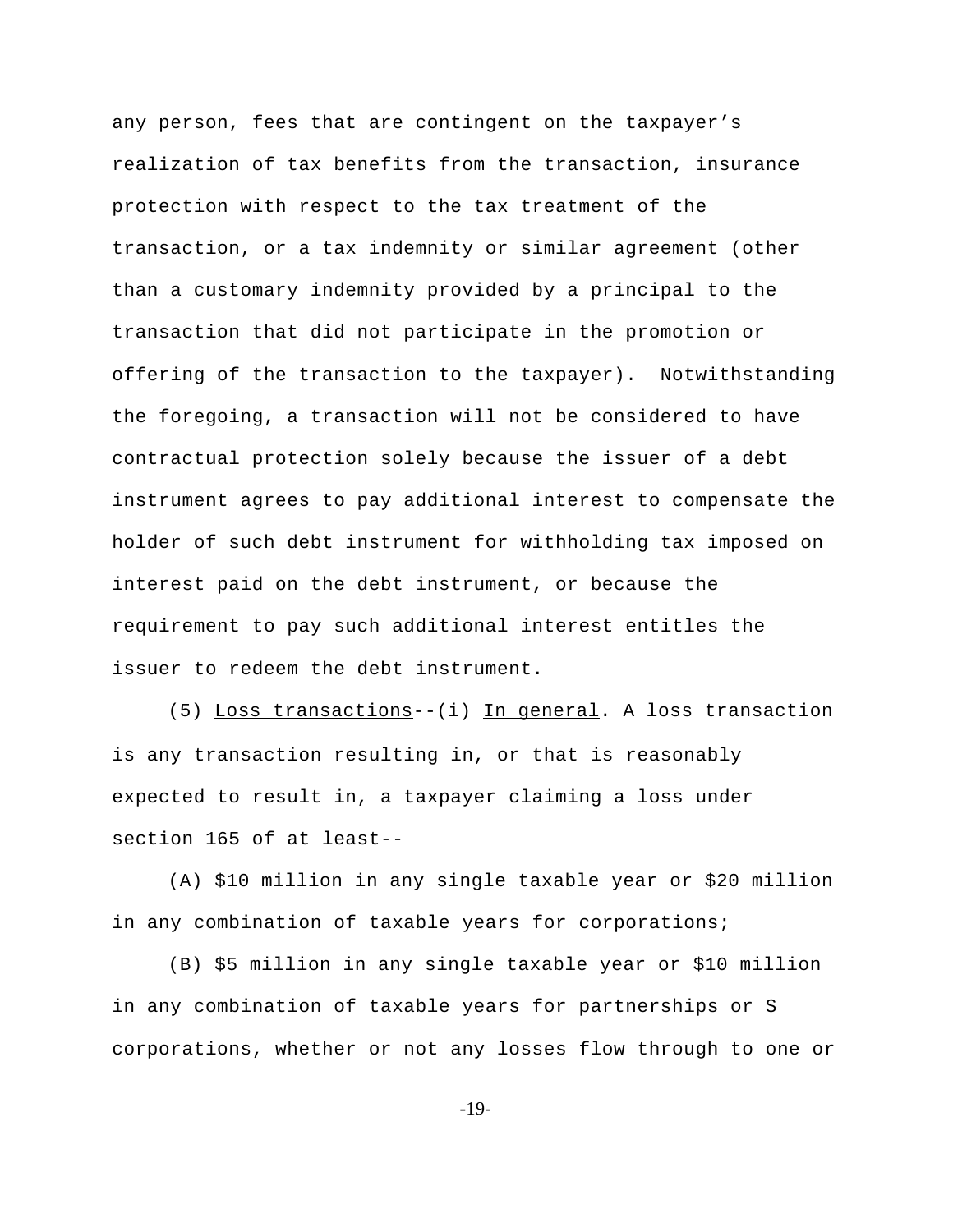more partners or shareholders;

(C) \$2 million in any single taxable year or \$4 million in any combination of taxable years for individuals or trusts, whether or not any losses flow through to one or more beneficiaries; or

(D) \$50,000 in any single taxable year for individuals or trusts, whether or not the loss flows through from an S corporation or partnership, if the loss arises with respect to a section 988 transaction (as defined in section 988(c)(1) relating to foreign currency transactions).

(ii) Section 165 loss. (A) For purposes of this section, in determining the thresholds in paragraph  $(b)(5)(i)$  of this section, the amount of a section 165 loss is adjusted for any salvage value and for any insurance or other compensation received. See  $\S1.165-1(c)(4)$ . However, a section 165 loss does not take into account offsetting gains or other income or limitations. For example, a section 165 loss does not take into account the limitation in section 165(d)(relating to wagering losses) or the limitations in sections 165(f), 1211, and 1212 (relating to capital losses).

(B) For purposes of this section, a section 165 loss includes an amount deductible by virtue of a provision that treats a transaction as a sale or other disposition, or

-20-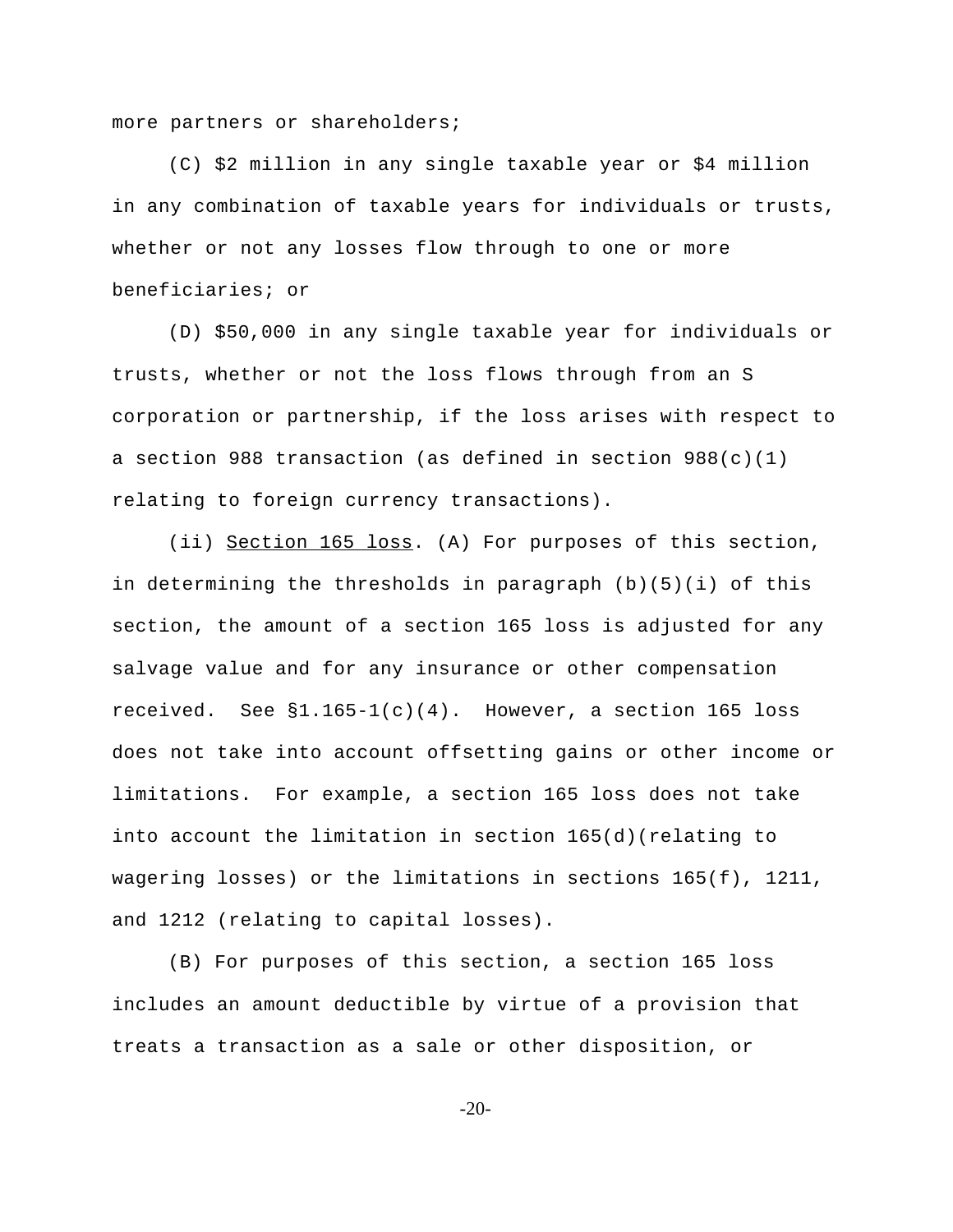otherwise results in a deduction under section 165. A section 165 loss includes, for example, a loss resulting from a sale or exchange of a partnership interest under section 741 and a loss resulting from a section 988 transaction.

(iii) Exceptions. Transactions that result in the following losses under section 165 are not loss transactions under this paragraph  $(b)(5)$ --

(A) A loss from fire, storm, shipwreck, or other casualty, or from theft, as defined in section  $165(c)(3)$ ; or

(B) A loss from a compulsory or involuntary conversion as described in section  $1231(a)(3)(A)(ii)$  and section  $1231(a)(4)(B)$ .

 (6) Transactions with a significant book-tax difference–- (i) In general. A transaction with a significant book-tax difference is a transaction where the treatment for Federal income tax purposes of any item or items from the transaction differs, or is reasonably expected to differ, by more than \$10 million on a gross basis from the treatment of the item or items for book purposes in any taxable year. For purposes of this determination, offsetting items shall not be netted for either tax or book purposes. For purposes of this paragraph (b)(6), book income is determined by applying U.S. generally accepted accounting principles (GAAP) for worldwide income.

-21-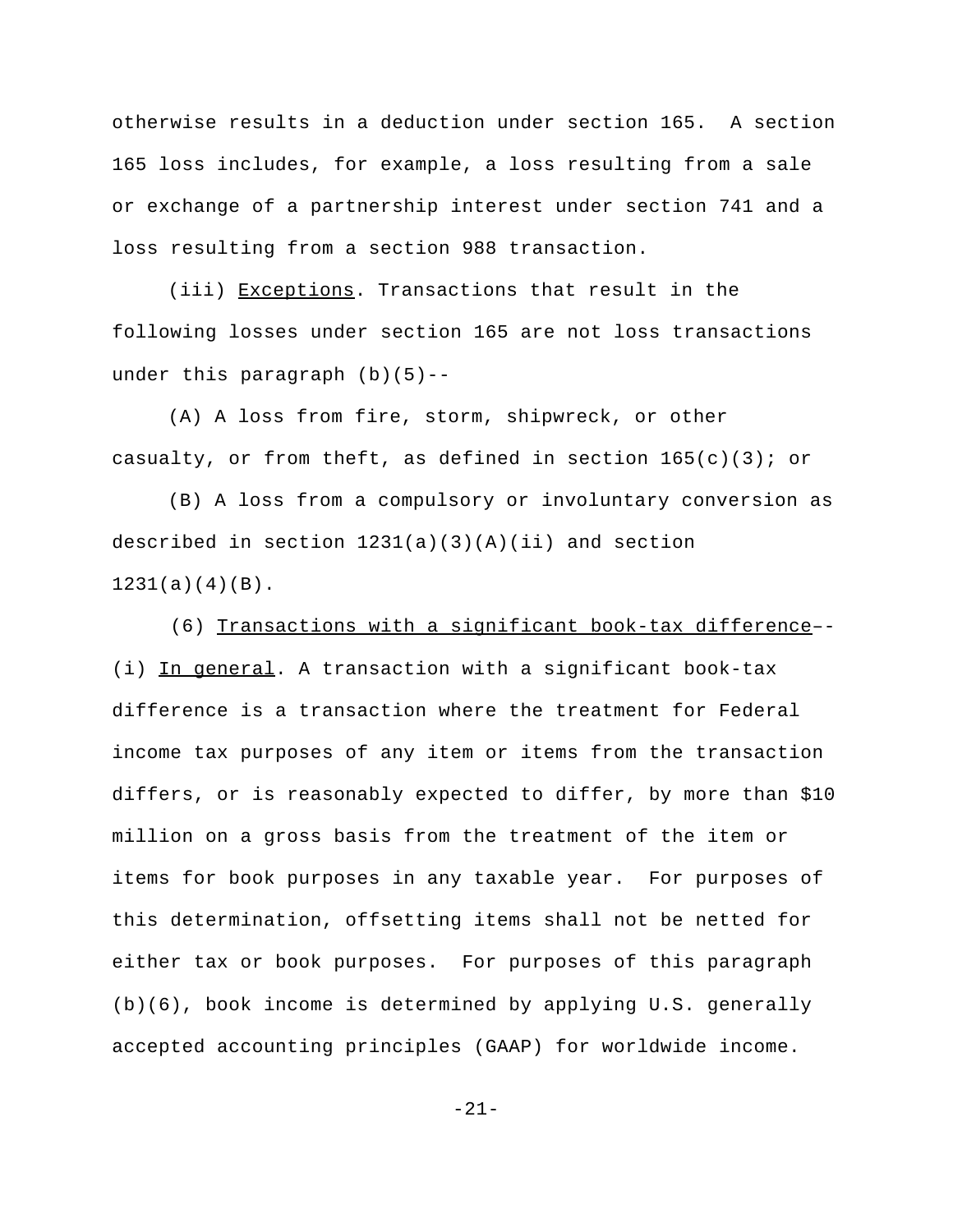Adjustments to any reserve for taxes are disregarded for purposes of determining the book-tax difference.

(ii) Applicability–-(A) In general. This paragraph (b)(6) applies only to–-

 $(1)$  Taxpayers that are reporting companies under the Securities Exchange Act of 1934 (15 USCS 78a) and related business entities (as described in section  $267(b)$  or  $707(b)$ ); or

(2) Business entities that have \$100 million or more in gross assets (the assets of all related business entities (as defined in section 267(b) or 707(b)) must be aggregated).

(B) Consolidated returns. For purposes of this paragraph  $(b)(6)$ , in the case of taxpayers that are members of a group of affiliated corporations filing a consolidated return, transactions solely between or among members of the group will be disregarded. Moreover, where two or more members of the group participate in a transaction that is not solely between or among members of the group, items shall be aggregated (as if such members were a single taxpayer), but any offsetting items shall not be netted.

(C) Foreign persons. In the case of a taxpayer that is a foreign person (other than a foreign corporation that is

 $-22-$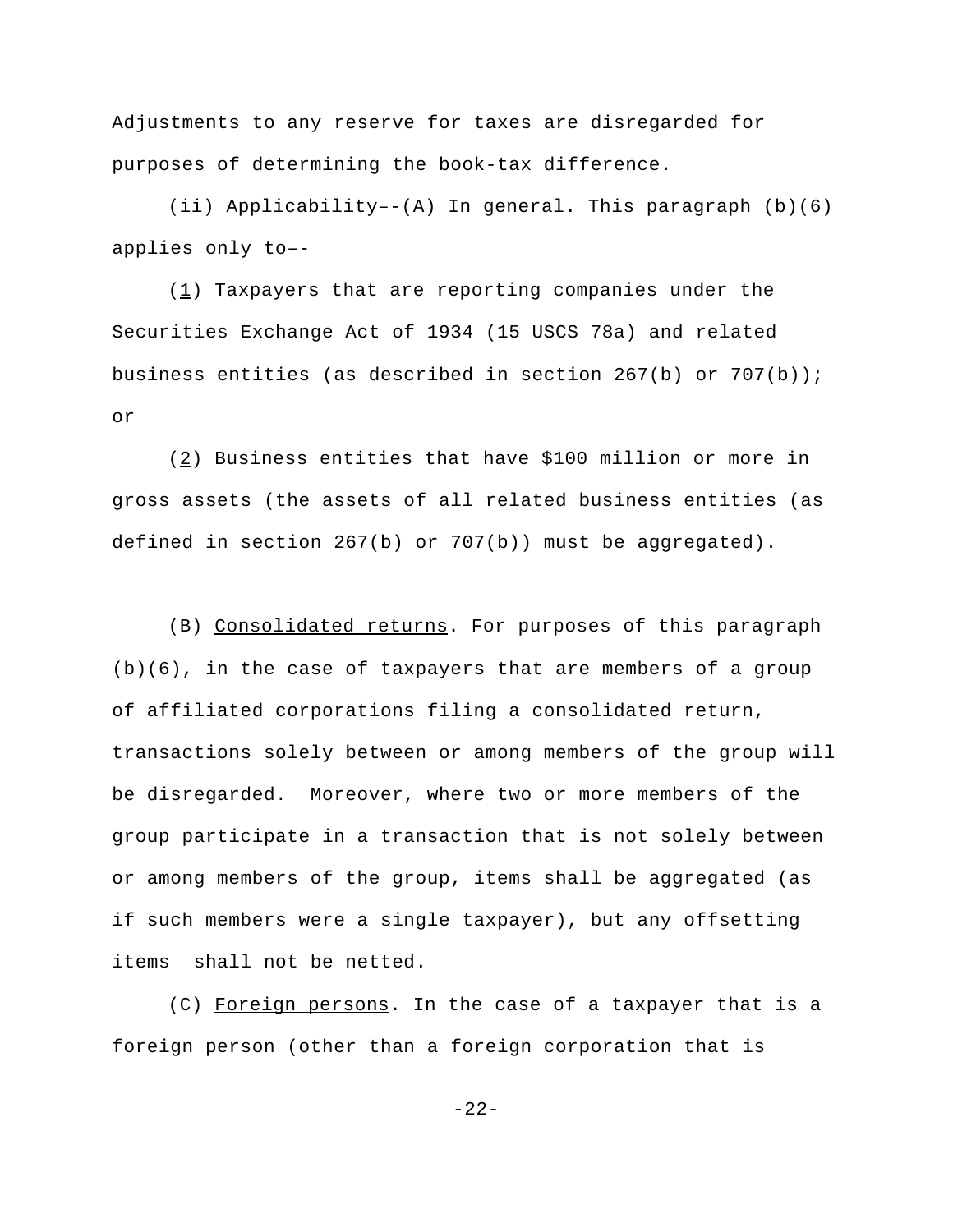treated as a domestic corporation for Federal tax purposes under section 269B, 953(d), 1504(d) or any other provision of the Internal Revenue Code), only assets that are U.S. assets under §1.884-1(d) shall be taken into account for purposes of paragraph  $(b)(6)(ii)(A)(2)$  of this section, and only transactions that give rise to income that is effectively connected with the conduct of a trade or business within the United States (or to losses, expenses, or deductions allocated or apportioned to such income) shall be taken into account for purposes of this paragraph (b)(6).

(D) Owners of disregarded entities. In the case of an eligible entity that is disregarded as an entity separate from its owner for Federal tax purposes, items of income, loss, expense, or deduction that otherwise are considered items of the entity for book purposes shall be treated as items of its owner, and items arising from transactions between the entity and its owner shall be disregarded, for purposes of this paragraph (b)(6).

(E) Partners of partnerships. In the case of a taxpayer that is a member or a partner of an entity that is treated as a partnership for Federal tax purposes, items of income, loss, expense, or deduction that are allocable to the taxpayer for Federal tax purposes but otherwise are considered items of the

-23-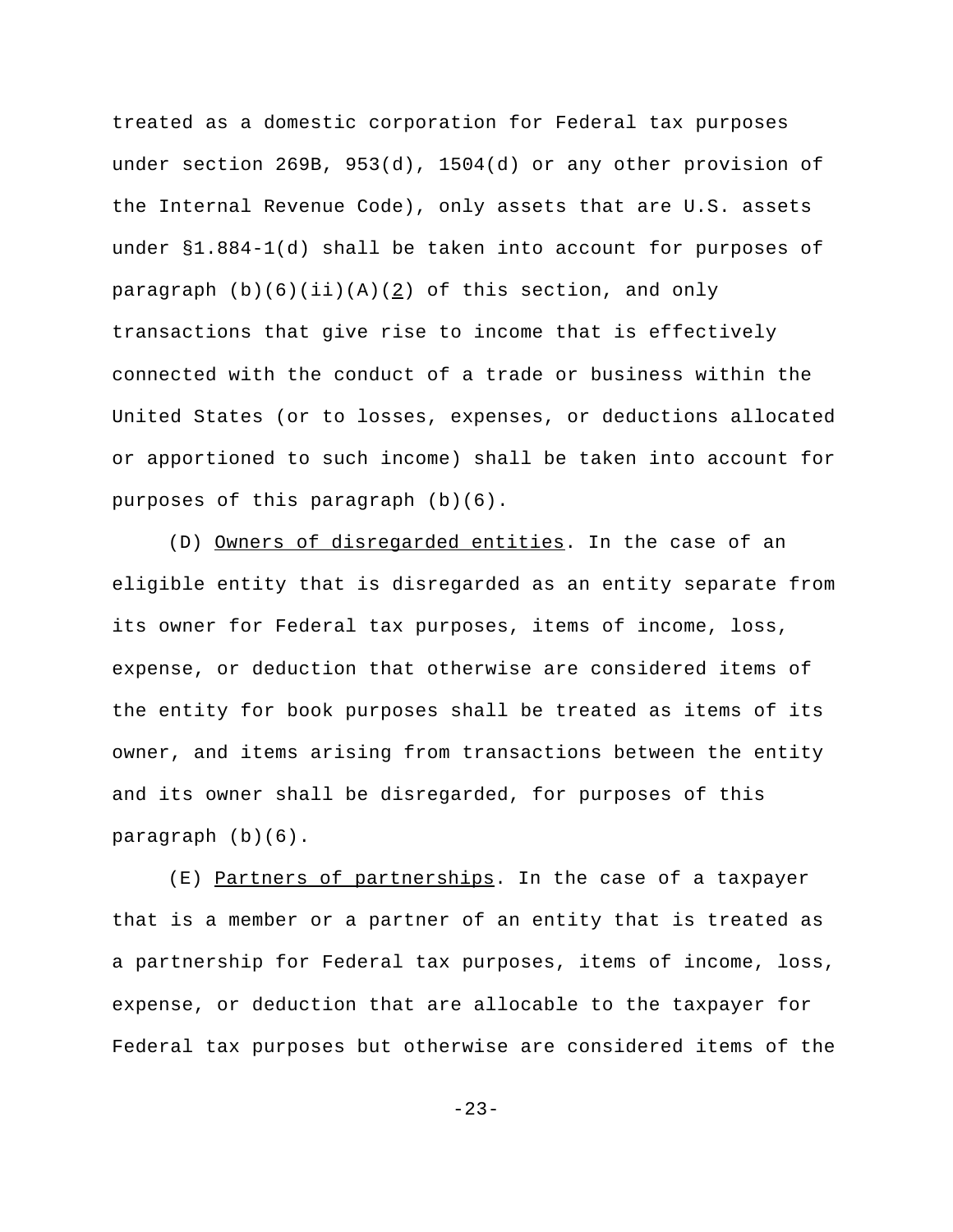entity for book purposes shall be treated as items of the taxpayer, for purposes of this paragraph (b)(6).

(F) Shareholders of certain foreign corporations. To the extent that a taxpayer is considered under paragraph (c)(3)(ii) of this section to have indirectly participated in a transaction to which a foreign corporation is a direct party, all items from the transaction that otherwise are considered items of the foreign corporation for Federal tax purposes or book purposes shall be considered items of the taxpayer for purposes of this paragraph (b)(6).

(iii) Exceptions. Items listed in paragraphs (b)(6)(iii)(A) through (M) of this section are not items for which reporting is required under this paragraph  $(b)(6)$ .

(A) Items to the extent a book loss or expense is reported before or without a loss or deduction for Federal income tax purposes.

(B) Items to the extent income or gain for Federal income tax purposes is reported before or without book income or gain.

(C) Depreciation, depletion, and amortization relating solely to differences in methods, lives (for example, useful lives, recovery periods), or conventions.

(D) Bad debts or cancellation of indebtedness income.

 $-24-$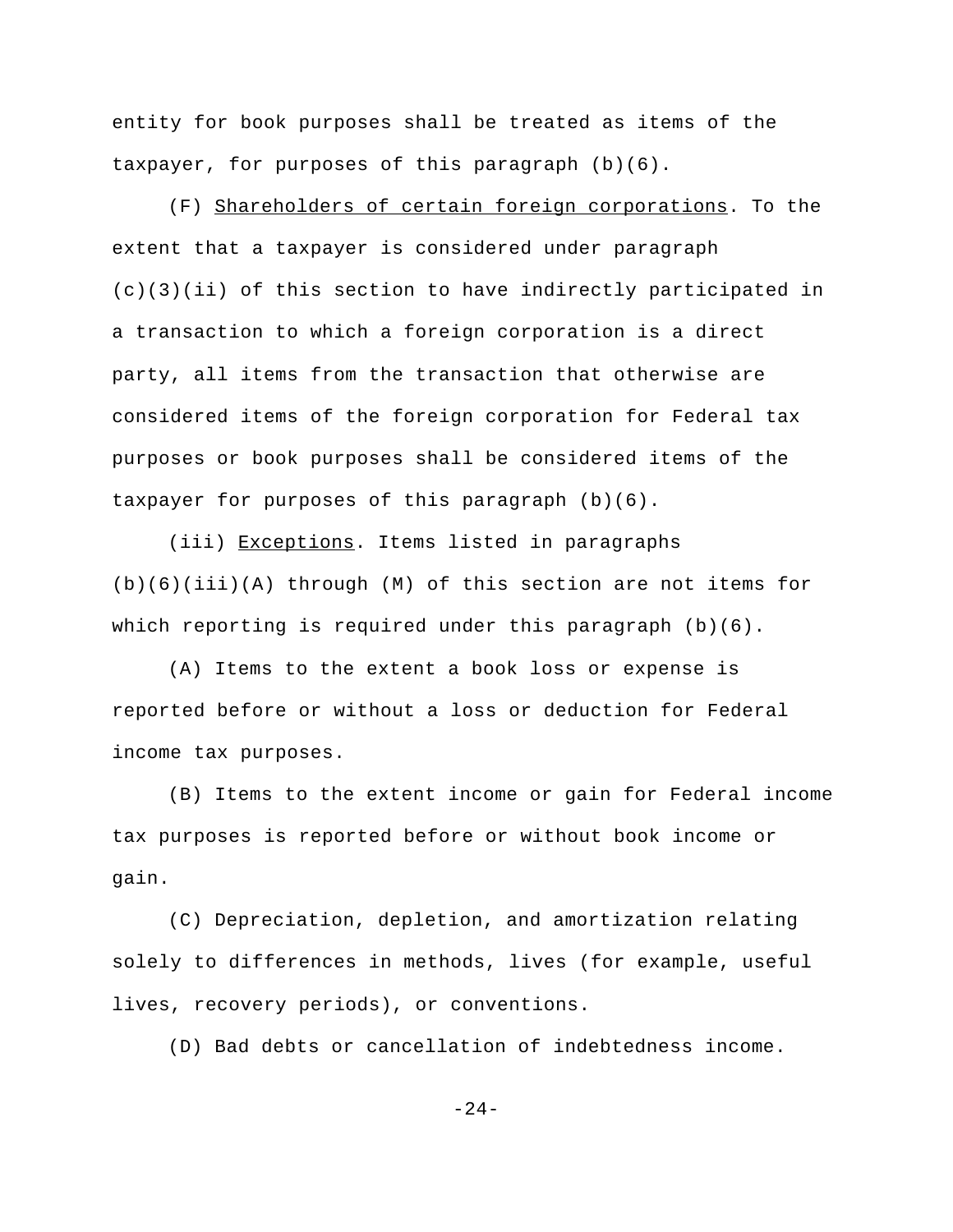(E) Federal, state, local, and foreign taxes.

(F) Compensation of employees and independent contractors, including stock options and pensions.

(G) Items that for Federal tax purposes cannot be deducted or capitalized, such as certain payments for meals and entertainment, and certain fines and penalties.

(H) Charitable contributions of cash or tangible property.

(I) Tax exempt interest, including municipal bond interest.

(J) Dividends, including amounts treated as dividends under section 78, distributions of previously taxed income under sections 959 and 1293, and income inclusions under sections 551, 951, and 1293.

(K) Items resulting from transactions under section 1033.

(L) Gains and losses arising under section 475 or section 1296.

(M) Section 481 adjustments.

(7) Transactions involving a brief asset holding period. A transaction involving a brief asset holding period is a transaction resulting in, or that is reasonably expected to result in, a tax credit exceeding \$250,000 (including a foreign tax credit) if the underlying asset giving rise to the

 $-25-$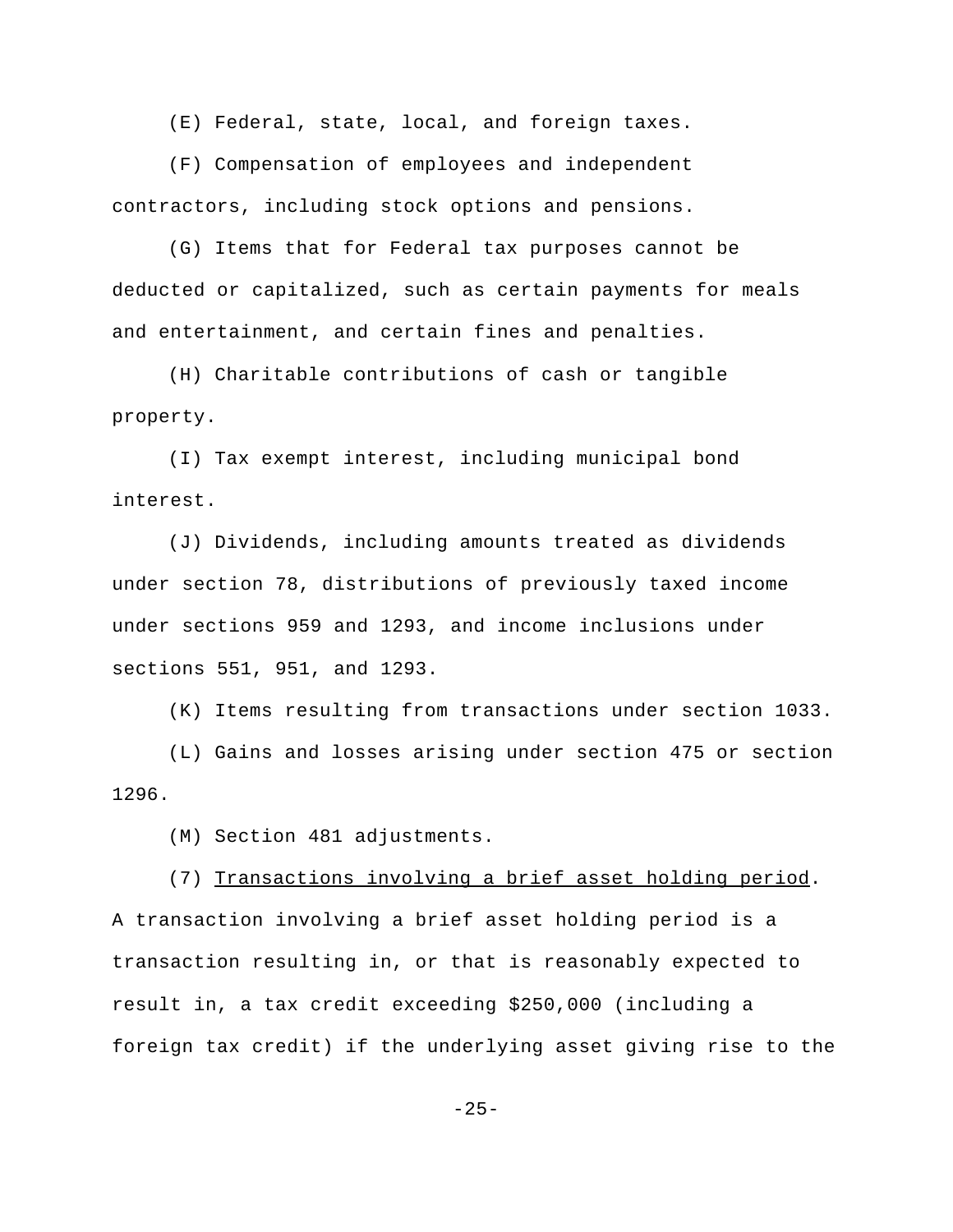credit is held by the taxpayer for less than 45 days. For purposes of determining the holding period, the principles in section  $246(c)(3)$  and  $(c)(4)$  apply.

(8) Exceptions–-(i) In general. A transaction will not be considered a reportable transaction, or will be excluded from any individual category of reportable transaction under paragraphs (b)(2) through (7) of this section, if the Commissioner makes a determination, by published guidance, individual ruling under paragraph (f) of this section, or otherwise, that the transaction is not subject to the reporting requirements of this section.

(ii) Special rules for RICs. For purposes of this section, a regulated investment company as defined in section 851 is not required to disclose transactions described in paragraph (b)(5) or (6) of this section.

(c) Definitions. For purposes of this section, the following terms are defined as follows:

(1) Taxpayer*.* The term taxpayer means any person described in section 7701(a)(1), including S corporations. The term taxpayer also includes, unless specifically provided elsewhere in this section, an affiliated group of corporations that joins in the filing of a consolidated return under section 1501.

 $-26-$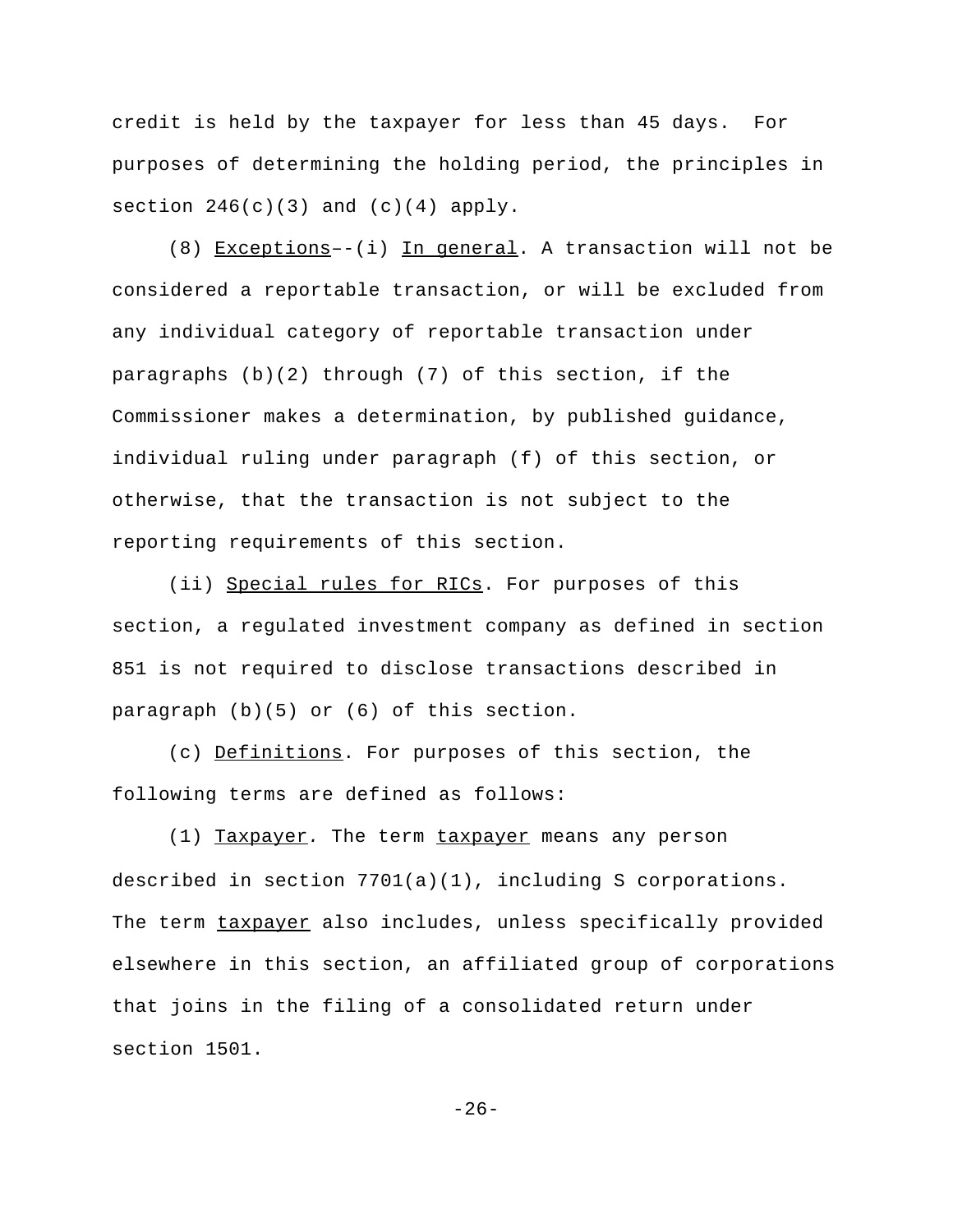(2) Corporation. When used specifically in this section, the term corporation means an entity that is required to file a return for a taxable year on any 1120 series form, or successor form, excluding S corporations.

(3) Indirect participation--(i) In general. A taxpayer will have indirectly participated in a reportable transaction if the taxpayer's Federal tax liability is affected (or in the case of a partnership or an S corporation, if a partner's or shareholder's Federal tax liability is reasonably expected to be affected) by the transaction even if the taxpayer is not a direct party to the transaction (e.g., the taxpayer participates as a partner in a partnership, as a shareholder in an S corporation, or through a trust or a controlled entity). Moreover, a taxpayer will have indirectly participated in a reportable transaction if the taxpayer knows or has reason to know that the tax benefits claimed from the taxpayer's transaction are derived from a reportable transaction.

(ii) Shareholders of foreign corporations--(A) In general. A taxpayer that is a shareholder in a foreign corporation will not be considered to have participated indirectly in a transaction to which the foreign corporation is a direct party merely because the taxpayer is a shareholder

 $-27-$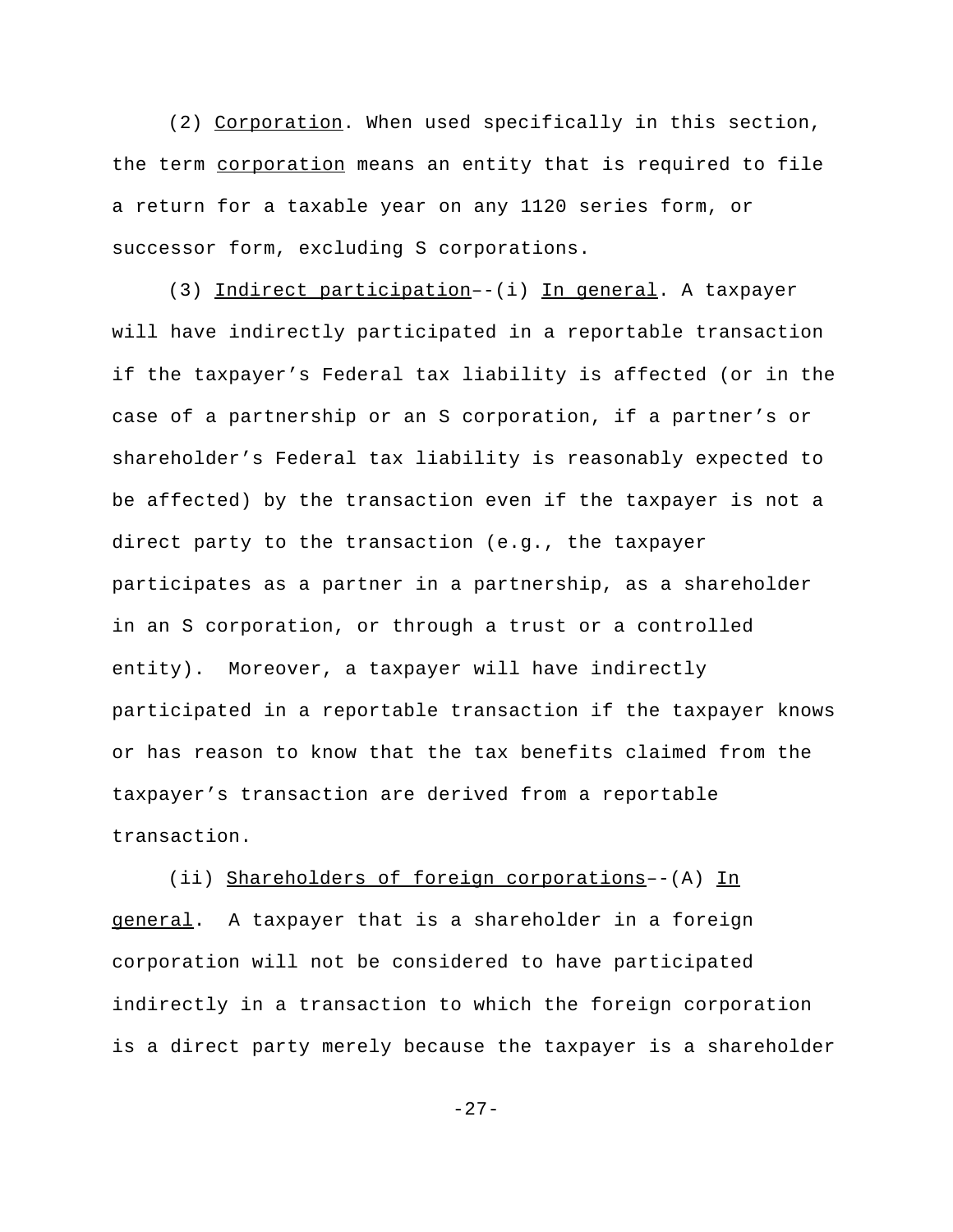in the foreign corporation unless the taxpayer is a reporting shareholder (as defined in paragraph  $(c)(3)(ii)(B)$  of this section) and the transaction either is described in any of the paragraphs  $(b)(2)$  through (5) or in paragraph  $(b)(7)$  of this section, or reduces or eliminates an income inclusion that otherwise would be required under section 551, 951, or 1293.

(B) Reporting shareholder. For purposes of paragraph  $(c)(3)(ii)(A)$  of this section, the term reporting shareholder means a United States shareholder (as defined in section 551(a)) in a foreign personal holding company (as defined in section 552), a United States shareholder (as defined in section 951(b)) in a controlled foreign corporation (as defined in section 957), or a 10 percent shareholder (by vote or value) of a qualified electing fund (as defined in section 1295).

(iii) Example. The following example illustrates the provisions of paragraph (c)(3)(i) of this section:

Example. Notice 95-53 (1995-2 C.B. 334) (see §601.601(d)(2) of this chapter), describes a lease stripping transaction in which one party (the transferor) assigns the right to receive future payments under a lease of tangible property and receives consideration which the transferor treats as current income. The transferor later transfers the property subject to the lease in a transaction intended to qualify as a substituted basis transaction, for example, a transaction described in section 351. In return, the transferor receives stock (with low value and high basis) from the transferee corporation. The transferee corporation claims the deductions associated with the high basis property subject

-28-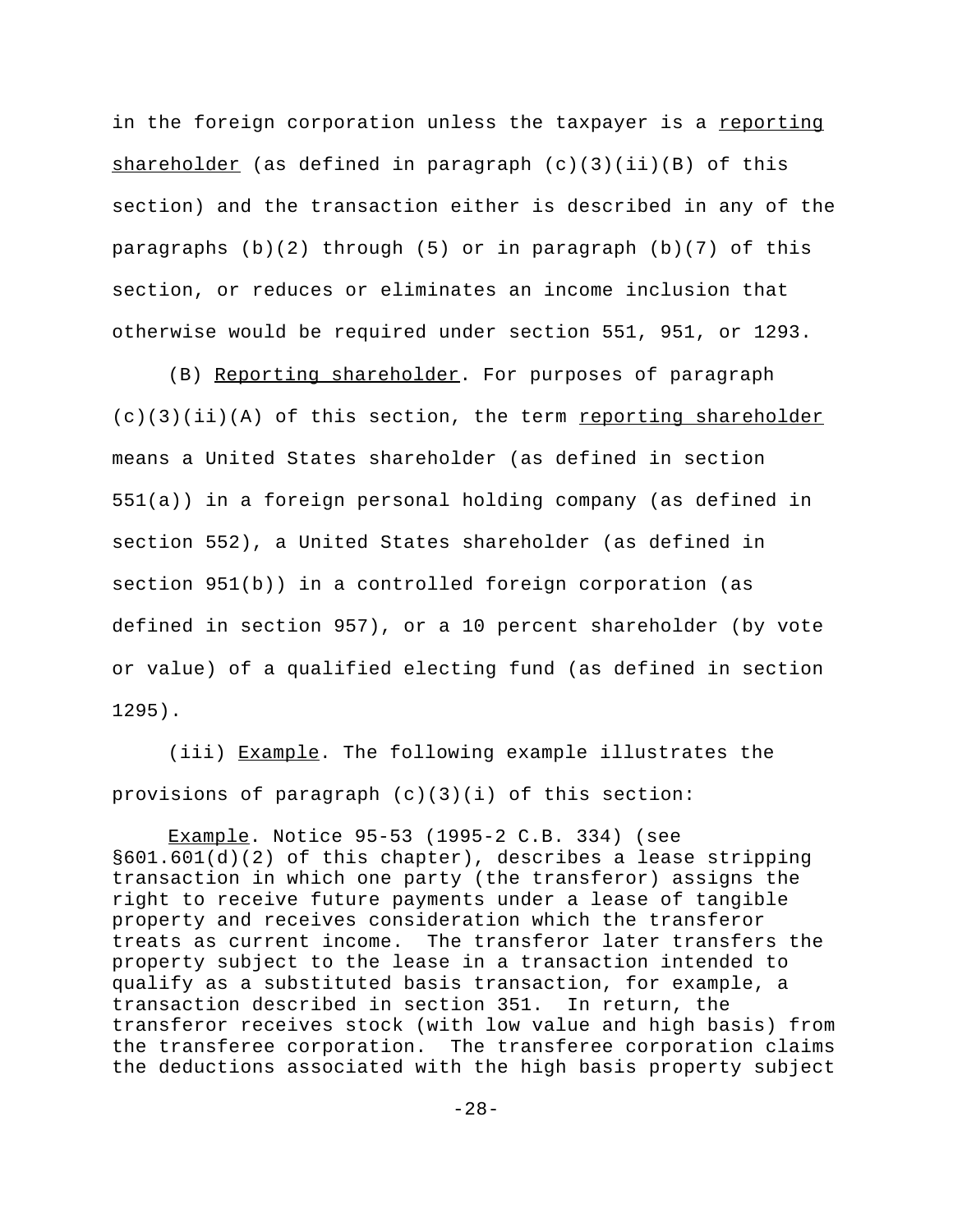to the lease. The transferor and transferee corporation have directly participated in the listed transaction. If the transferor subsequently transfers the high basis/low value stock to a taxpayer in another transaction intended to qualify as a substituted basis transaction and the taxpayer uses the stock to generate a loss, and if the taxpayer knows or has reason to know that the tax loss claimed was derived from the lease stripping transaction, then the taxpayer is indirectly participating in a reportable transaction. Accordingly, the taxpayer must disclose the reportable transaction and the manner of the taxpayer's indirect participation in the reportable transaction under the rules of this section.

(4) Substantially similar. The term substantially similar includes any transaction that is expected to obtain the same or similar types of tax consequences and that is either factually similar or based on the same or similar tax strategy. Receipt of an opinion regarding the tax consequences of the transaction is not relevant to the determination of whether the transaction is the same as or substantially similar to another transaction. Further, the term substantially similar must be broadly construed in favor of disclosure.The following examples illustrate situations where a transaction is the same as or substantially similar to a listed transaction under paragraph (b)(2) of this section. (Such transactions may also be reportable transactions under paragraphs (b)(3) through (7) of this section.) The following examples illustrate the provisions of this paragraph  $(c)(4)$ :

Example 1. Notice 2000-44 (2000-2 C.B. 255) (see §601.601(d)(2) of this chapter), sets forth a listed

-29-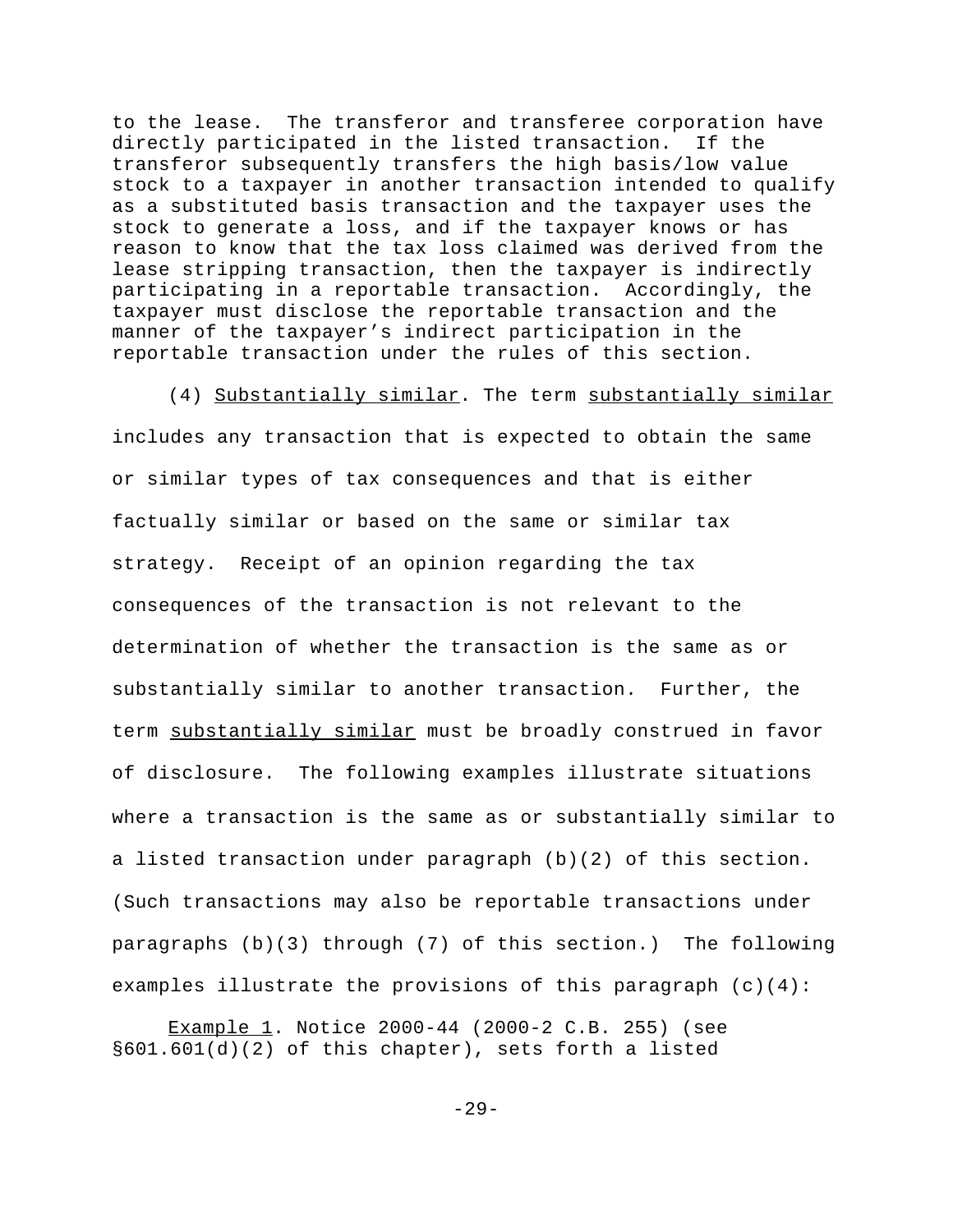transaction involving offsetting options transferred to a partnership where the taxpayer claims basis in the partnership for the cost of the purchased options but does not adjust basis under section 752 as a result of the partnership's assumption of the taxpayer's obligation with respect to the options. Transactions using short sales, futures, derivatives or any other type of offsetting obligations to inflate basis in a partnership interest would be the same as or substantially similar to the transaction described in Notice 2000-44. Moreover, use of the inflated basis in the partnership interest to diminish gain that would otherwise be recognized on the transfer of a partnership asset would also be the same as or substantially similar to the transaction described in Notice 2000-44.

Example 2. Notice 2001-16 (2001-1 C.B. 730) (see §601.601(d)(2) of this chapter), sets forth a listed transaction involving a seller (X) who desires to sell stock of a corporation (T), an intermediary corporation (M), and a buyer (Y) who desires to purchase the assets (and not the stock) of T. M agrees to facilitate the sale to prevent the recognition of the gain that T would otherwise report. Notice 2001-16 describes M as a member of a consolidated group that has a loss within the group or as a party not subject to tax. Transactions utilizing different intermediaries to prevent the recognition of gain would be the same as or substantially similar to the transaction described in Notice 2001-16. An example is a transaction in which M is a corporation that does not file a consolidated return but which buys T stock, liquidates T, sells assets of T to Y, and offsets the gain recognized on the sale of those assets with currently generated losses.

(d) Form and content of disclosure statement. The IRS will release Form 8886, "Reportable Transaction Disclosure Statement" (or a successor form), for use by taxpayers in accordance with this paragraph (d). A taxpayer required to file a disclosure statement under this section must file a completed Form 8886 in accordance with the instructions to the form. The form must be attached to the appropriate tax

 $-30-$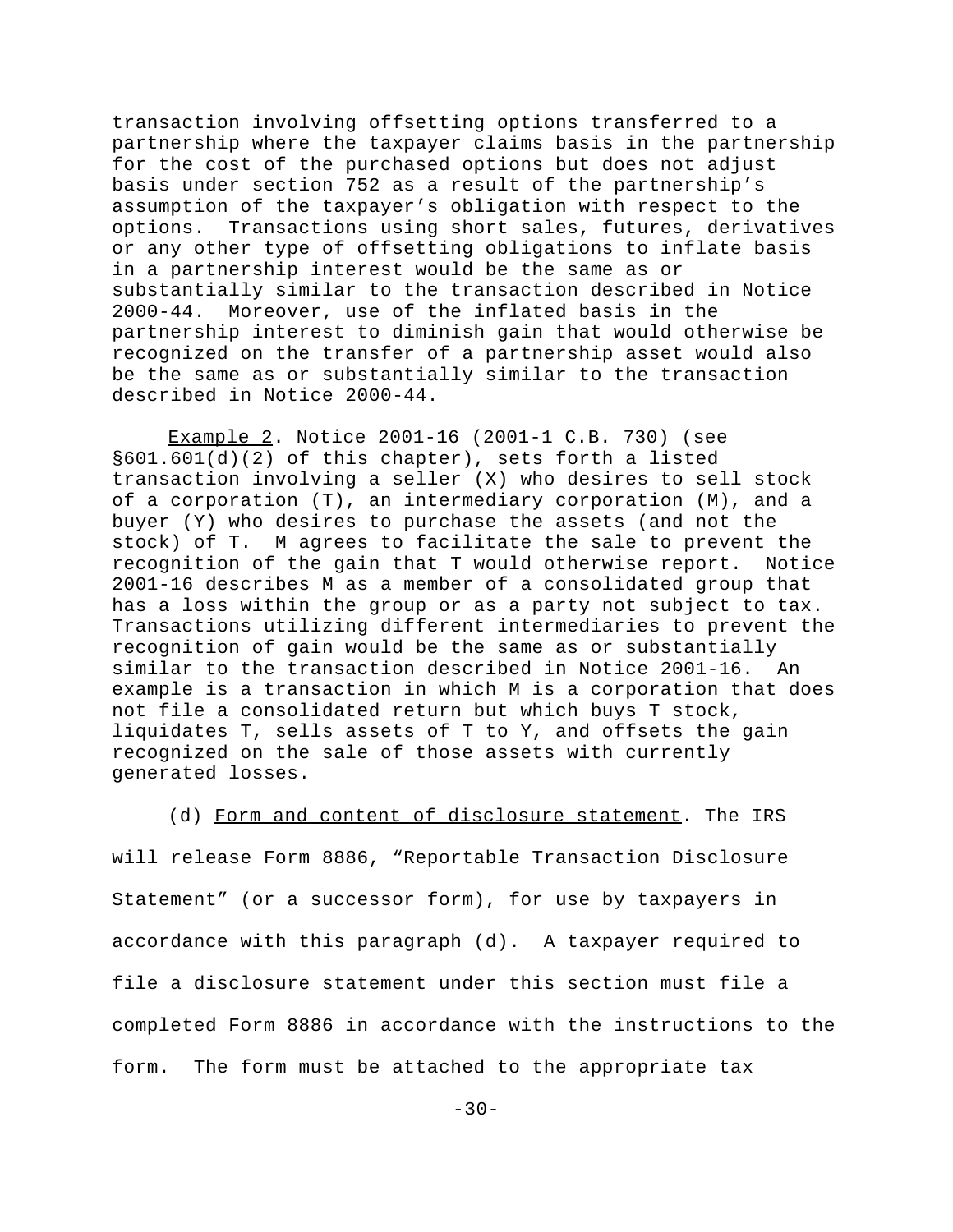returns as provided in paragraph (e) of this section. If a copy of a disclosure statement is required to be sent to the Office of Tax Shelter Analysis (OTSA) under paragraph (e) of this section, it must be sent to: Internal Revenue Service LM:PFTG:OTSA, Large & Mid-Size Business Division, 1111 Constitution Ave., NW., Washington, DC 20224, or to such other address as provided by the Commissioner.

(e) Time of providing disclosure--(1) In general*.* The disclosure statement for a reportable transaction must be attached to the taxpayer's Federal income tax return for each taxable year for which the taxpayer's Federal income tax liability is affected by the taxpayer's participation in the transaction. In addition, a copy of the disclosure statement must be sent to OTSA at the same time that any disclosure statement is first filed with the taxpayer's Federal income tax return. If a reportable transaction results in a loss which is carried back to a prior year, the disclosure statement for the reportable transaction must be attached to the taxpayer's application for tentative refund or amended Federal income tax return for that prior year. In the case of a taxpayer that is a partnership or S corporation, the disclosure statement for a reportable transaction must be attached to the partnership's or S corporation's Federal

-31-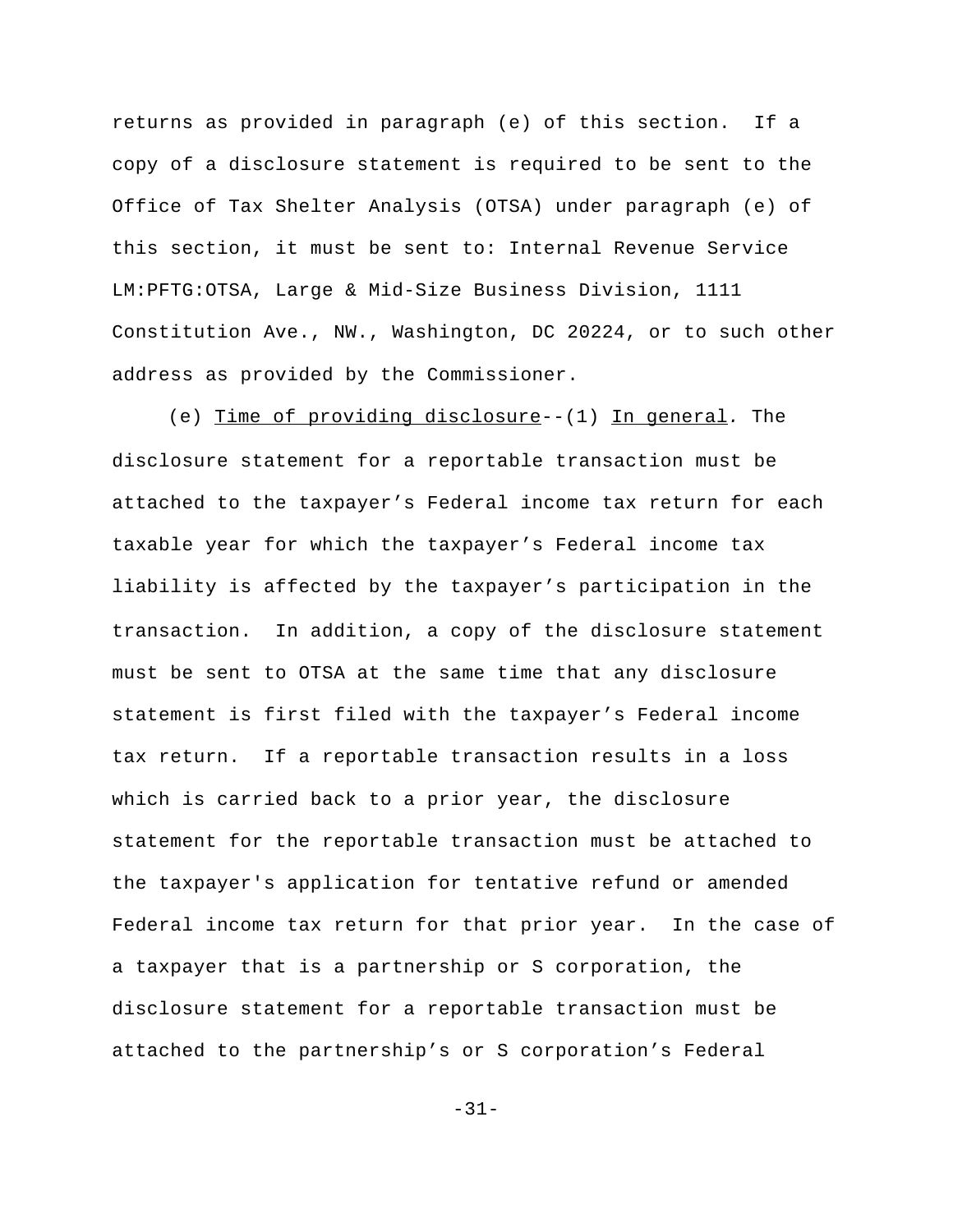income tax return for each taxable year ending with or within the taxable year of any partner or shareholder whose income tax liability is affected or is reasonably expected to be affected by the partnership's or S corporation's participation in the transaction. If a transaction becomes a reportable transaction (e.g., the transaction subsequently becomes one identified in published guidance as a listed transaction described in paragraph (b)(2) of this section, or there is a change in facts affecting the expected Federal income tax effect of the transaction such that the transaction is reportable under any of the paragraphs (b)(5) through (7)) on or after the date the taxpayer has filed the return for the first taxable year for which the transaction affected the taxpayer's or a partner's or a shareholder's Federal income tax liability, the disclosure statement must be filed as an attachment to the taxpayer's Federal income tax return next filed after the date the transaction becomes a reportable transaction (whether or not the transaction affects the taxpayer's or any partner's or shareholder's Federal income tax liability for that year). The taxpayer must disclose the transaction in the time and manner provided for under the provisions of this section regardless of whether the taxpayer also plans to disclose the transaction under other published

-32-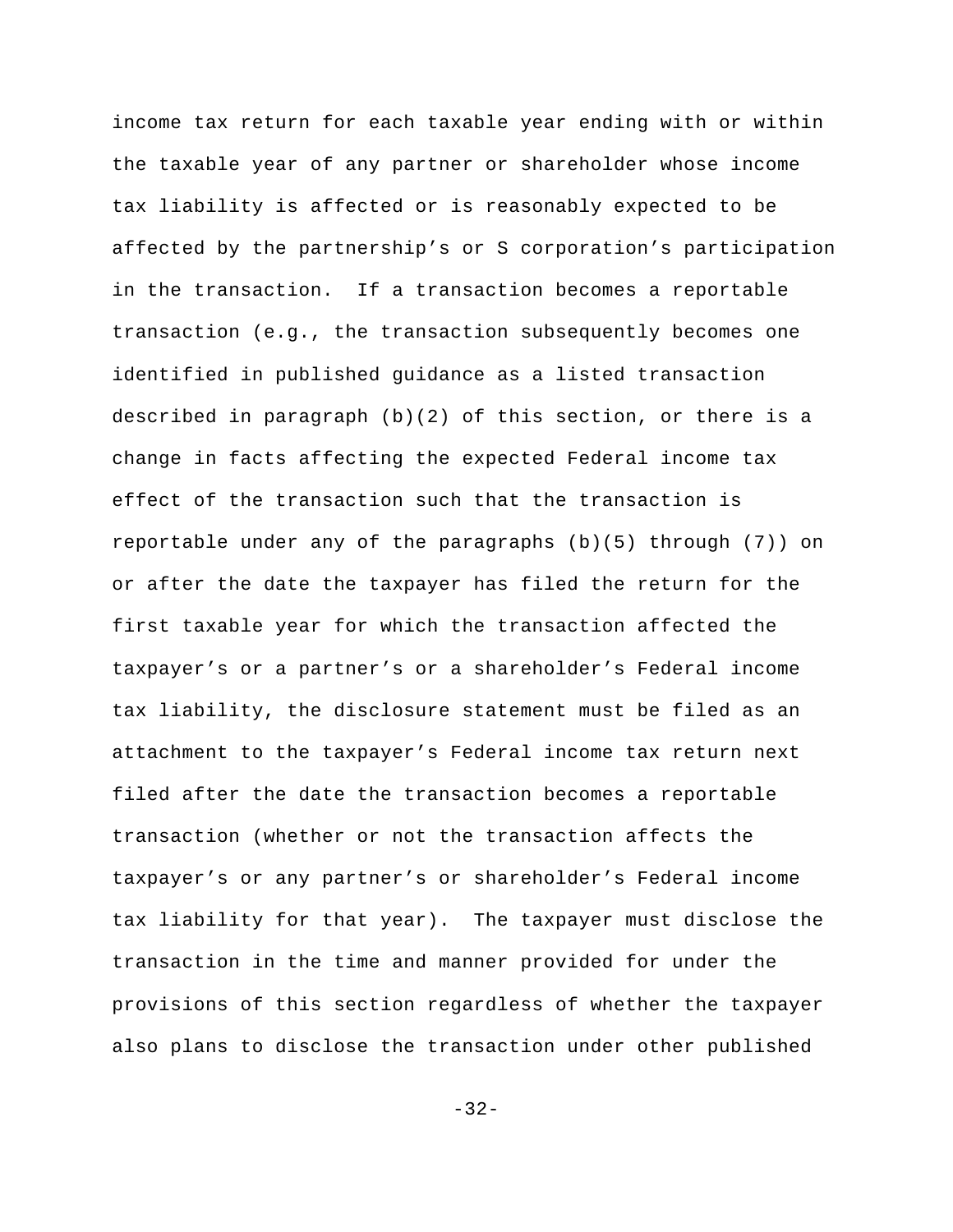guidance, for example, Rev. Proc. 94-69 (1994-2 C.B. 804) (see §601.601(d)(2) of this chapter).

(2) Example*.* The following example illustrates the application of this paragraph (e):

Example. In January of 2003, F, a domestic calendar year corporation, enters into a transaction that F reasonably expects will result in an \$8 million section 165 loss in a single year and a \$15 million section 165 loss over a combination of years. Assume that the transaction is not a transaction described in any of the paragraphs (b)(2) through (7) of this section, and, therefore, is not a reportable transaction under paragraph (b) of this section. On March 1, 2005, the IRS publishes a notice identifying the transaction as a listed transaction described in paragraph (b)(2) of this section. Thus, upon issuance of the notice, the transaction becomes a reportable transaction described in paragraph (b) of this section. F is required to file Form 8886 for the transaction as an attachment to F's next filed Federal income tax return. If F's 2004 Federal income tax return has not been filed on or before the date the Service identifies the transaction as a listed transaction, the disclosure statement must be attached to F's 2004 return and at that time a copy of the form must be sent to OTSA.

(f) Rulings and protective disclosures–-(1) Requests for ruling. If a taxpayer is uncertain whether a transaction must be disclosed under this section, that taxpayer may, on or before the date that disclosure would otherwise be required under this section, submit a request to the IRS for a ruling as to whether the transaction is subject to the disclosure requirements of this section. If the request fully discloses all relevant facts relating to the transaction, the potential obligation of that taxpayer to disclose the transaction will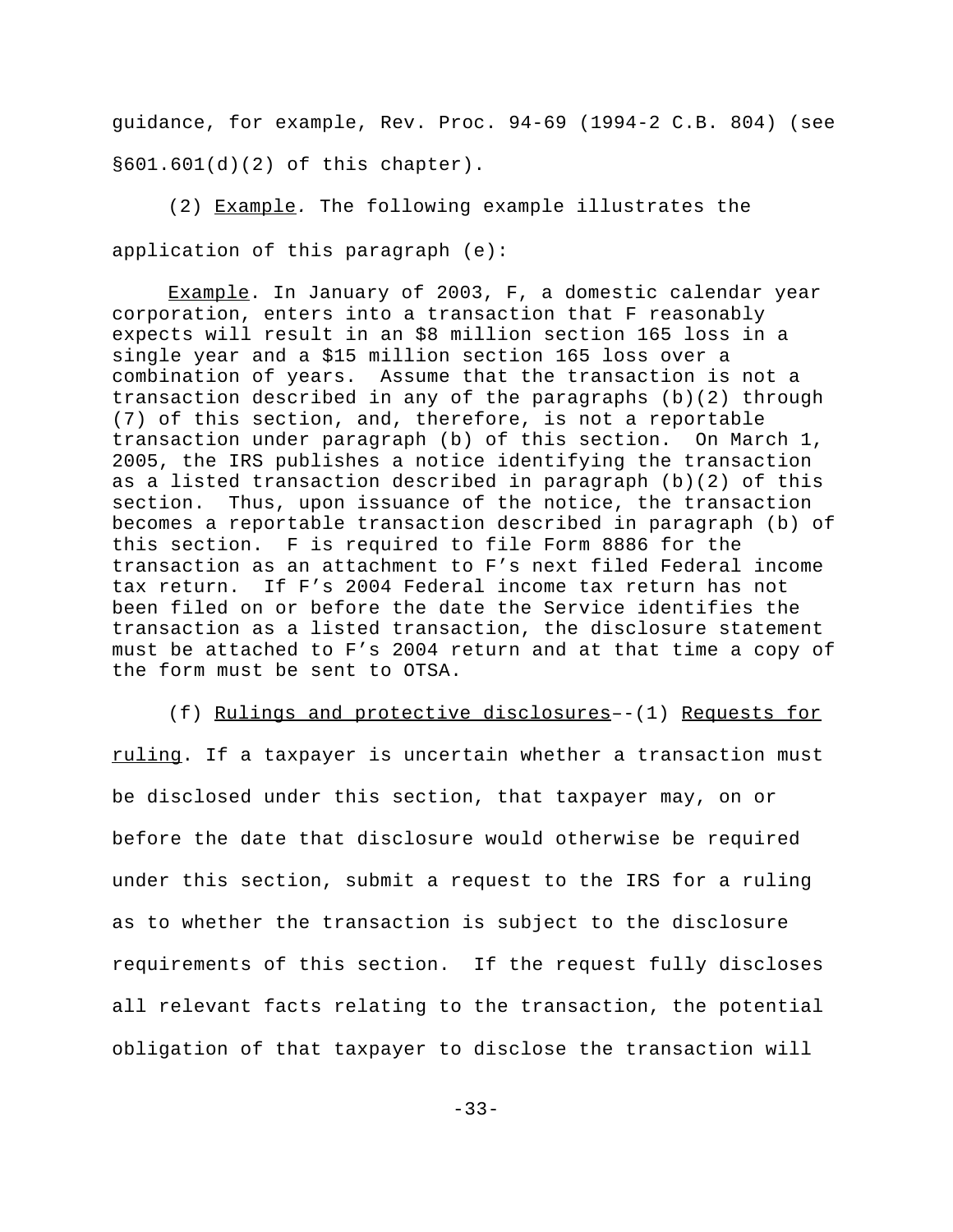be suspended during the period that the ruling request is pending and, if the IRS subsequently concludes that the transaction is a reportable transaction subject to disclosure under this section, until the 60th day after the issuance of the ruling (or, if the request is withdrawn, 60 days after the date that the request is withdrawn).

(2) Protective disclosures. If a taxpayer is uncertain whether a transaction must be disclosed under this section, the taxpayer may disclose the transaction in accordance with the requirements of this section, and indicate on the disclosure statement that the taxpayer is uncertain whether the transaction is required to be disclosed under this section and that the disclosure statement is being filed on a protective basis.

(g) Retention of documents*.* The taxpayer must retain a copy of all documents and other records related to a transaction subject to disclosure under this section that are material to an understanding of the facts of the transaction, the expected tax treatment of the transaction, or the taxpayer's decision to participate in the transaction. Such documents must be retained until the expiration of the statute of limitations applicable to the final taxable year for which disclosure of the transaction was made in accordance with the

-34-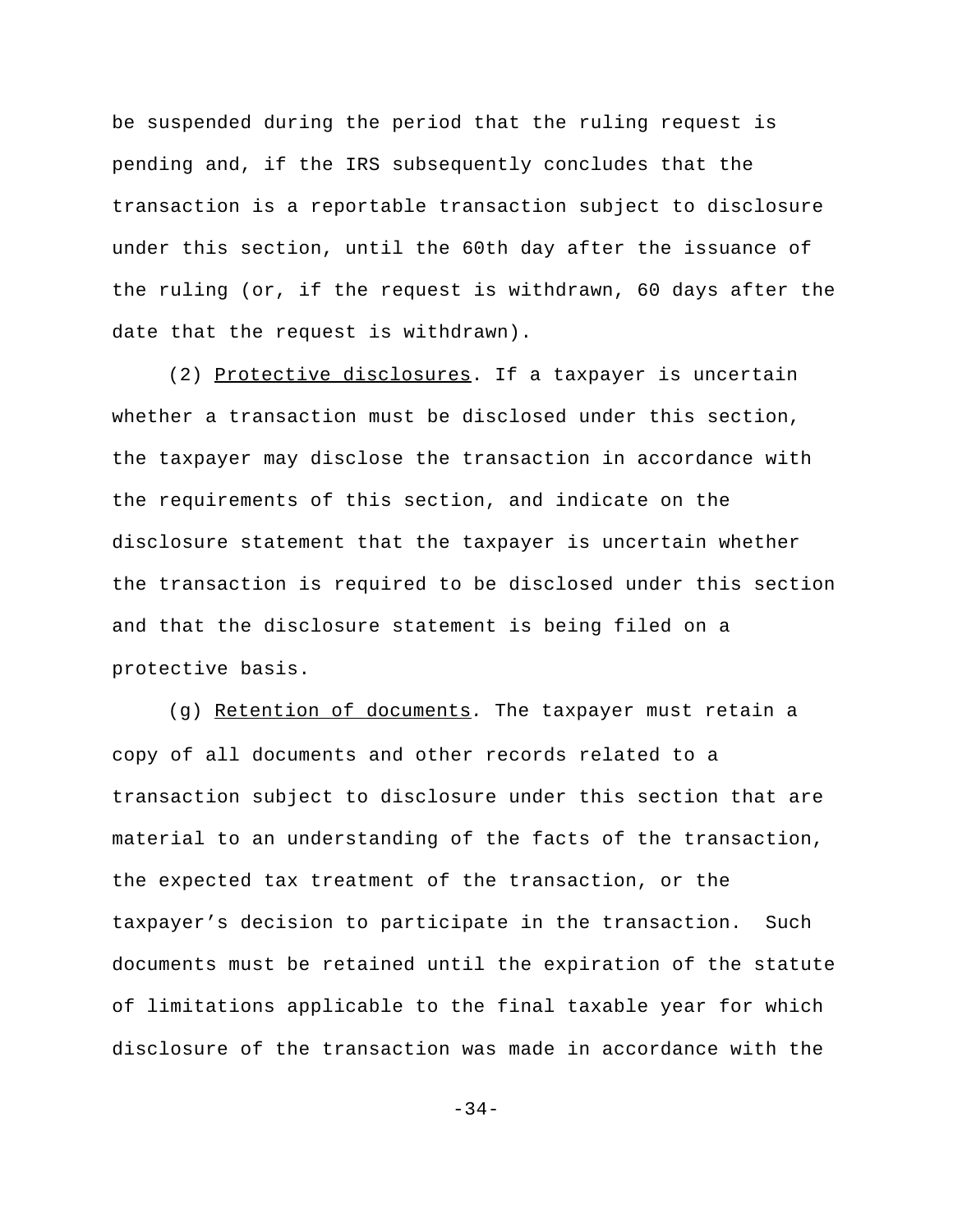requirements of this section. (This document retention requirement is in addition to any document retention requirements that section 6001 generally imposes on the taxpayer.) Such documents generally include, but are not limited to, the following: marketing materials related to the transaction; written analyses used in decision-making related to the transaction; correspondence and agreements between the taxpayer and any advisor, lender, or other party to the reportable transaction that relate to the transaction; documents discussing, referring to, or demonstrating the tax benefits arising from the reportable transaction; and documents, if any, referring to the business purposes for the reportable transaction.

(h) Effective dates*.* This section applies to Federal income tax returns filed after February 28, 2000. However, paragraphs (a) through (g) of this section apply to transactions entered into on or after January 1, 2003. The rules that apply with respect to transactions entered into on or before December 31, 2002, are contained in §1.6011-4T in effect prior to January 1, 2003 (see 26 CFR part 1 revised as of April 1, 2002 and 2002-28 I.R.B. 90 (see §601.601(d)(2) of this chapter)).

PART 20–-ESTATE TAX; ESTATES OF DECEDENTS DYING AFTER

 $-35-$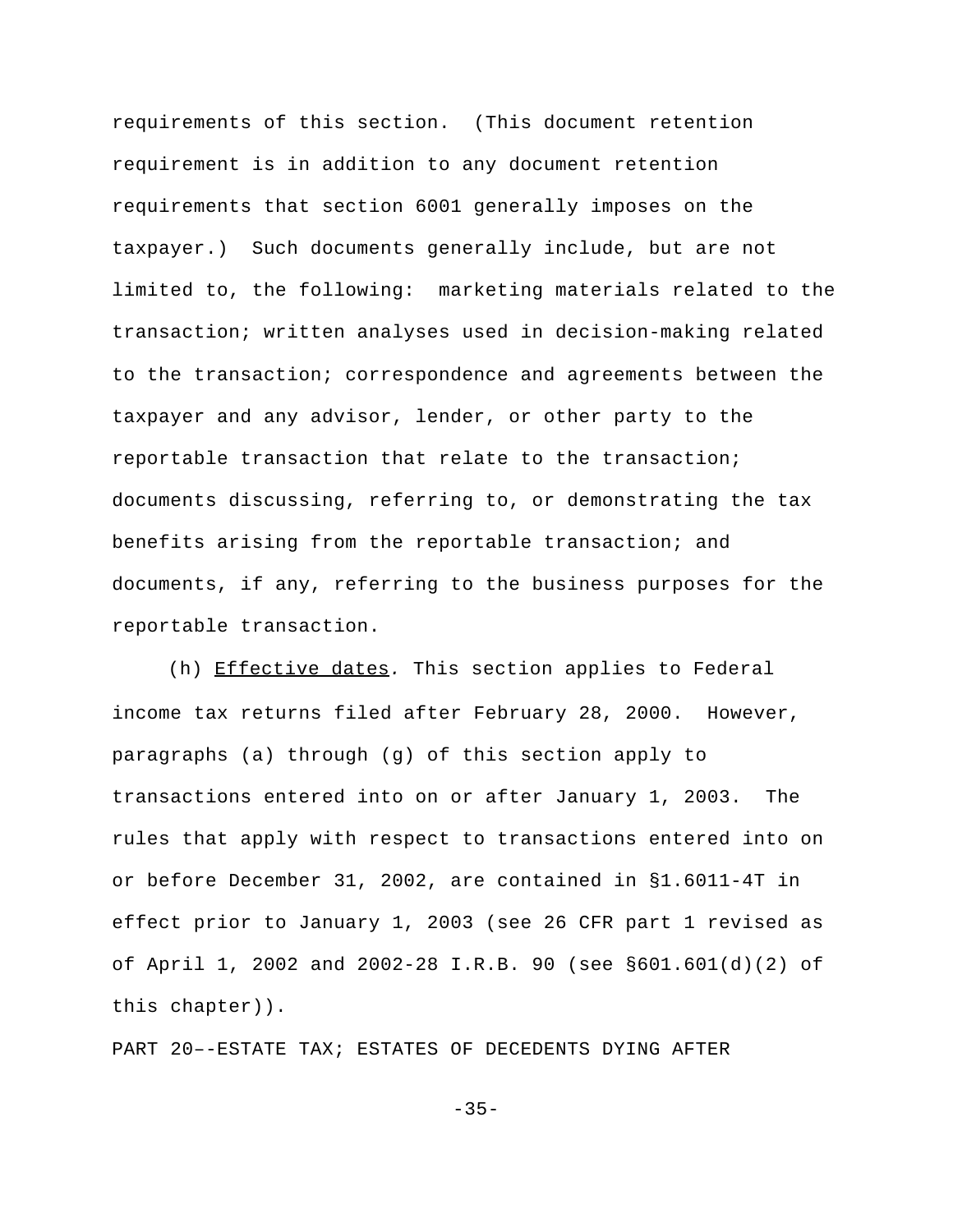AUGUST 16, 1954

Par. 3. The authority citation for part 20 continues to read in part as follows:

Authority: 26 U.S.C. 7805 \* \* \*

Par. 4. Section 20.6011-4T is added to read as follows: §20.6011-4T Requirement of statement disclosing participation in certain transactions by taxpayers (temporary).

(a) In general. If a transaction is identified as a "listed transaction" as defined in §1.6011-4T of this chapter by the Commissioner in published guidance (see §601.601(d)(2) of this chapter), and the listed transaction involves an estate tax under chapter 11 of subtitle B of the Internal Revenue Code, the transaction must be disclosed in the manner stated in such published guidance.

(b) Effective date. This section applies to transactions entered into on or after January 1, 2003.

PART 25--GIFT TAX; GIFTS MADE AFTER DECEMBER 31, 1954

Par. 5. The authority citation for part 25 continues to read in part as follows:

Authority: 26 U.S.C. 7805 \* \* \*

Par. 6. Section 25.6011-4T is added to read as follows: §25.6011-4T Requirement of statement disclosing participation in certain transactions by taxpayers (temporary).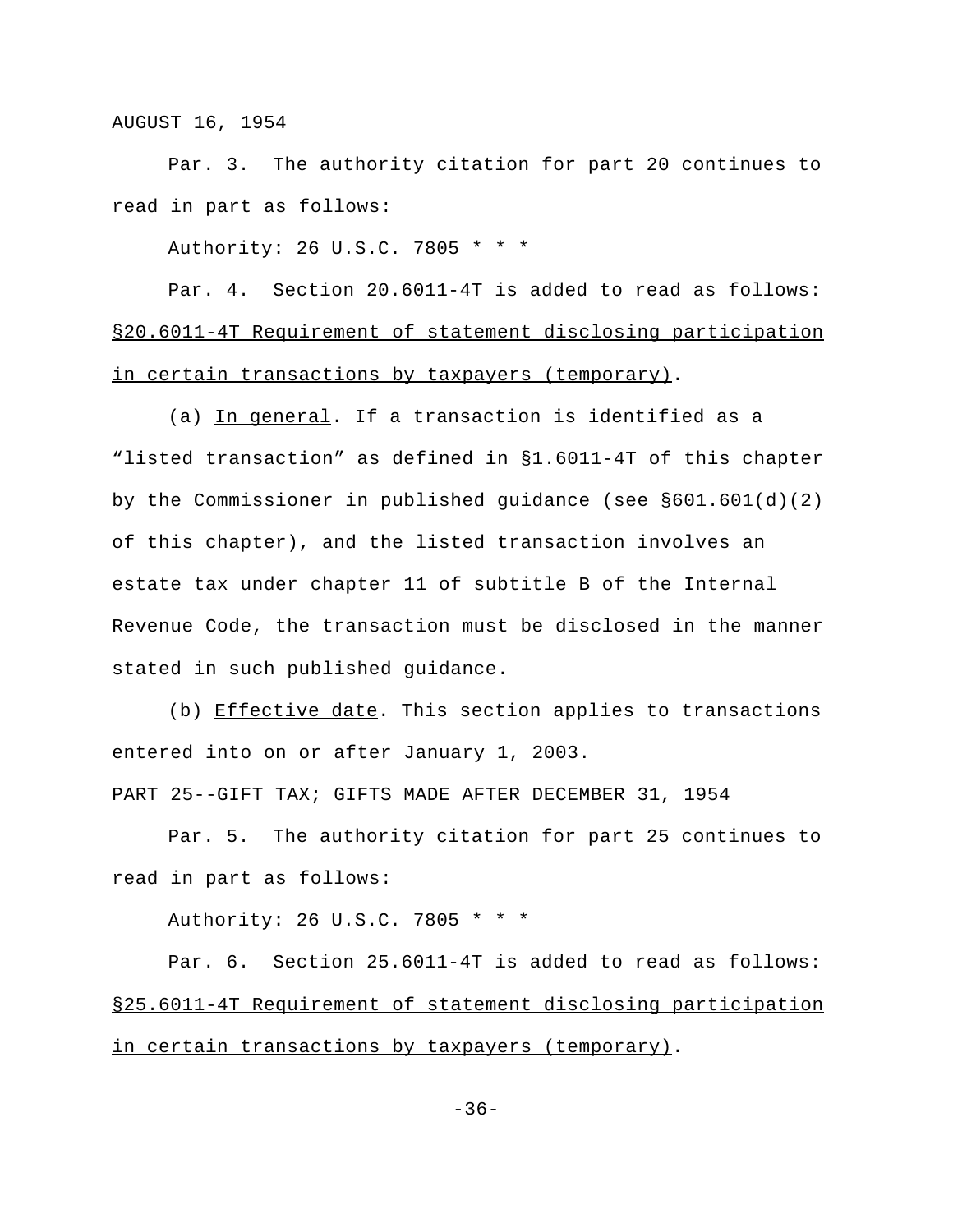(a) In general. If a transaction is identified as a "listed transaction" as defined in §1.6011-4T of this chapter by the Commissioner in published guidance (see §601.601(d)(2) of this chapter), and the listed transaction involves a gift tax under chapter 12 of subtitle B of the Internal Revenue Code, the transaction must be disclosed in the manner stated in such published guidance.

(b) Effective date. This section applies to transactions entered into on or after January 1, 2003.

PART 31--EMPLOYMENT TAXES AND COLLECTION OF INCOME TAX AT THE SOURCE

Par. 7. The authority citation for part 31 continues to read in part as follows:

Authority: 26 U.S.C. 7805 \* \* \*

Par. 8. Section 31.6011-4T is added to read as follows: §31.6011-4T Requirement of statement disclosing participation in certain transactions by taxpayers (temporary).

(a) In general. If a transaction is identified as a "listed transaction" as defined in §1.6011-4T of this chapter by the Commissioner in published quidance (see  $\S601.601(d)(2)$ ) of this chapter), and the listed transaction involves an employment tax under chapters 21 through 25 of subtitle C of the Internal Revenue Code, the transaction must be disclosed in the manner stated in such published guidance.

 $-37-$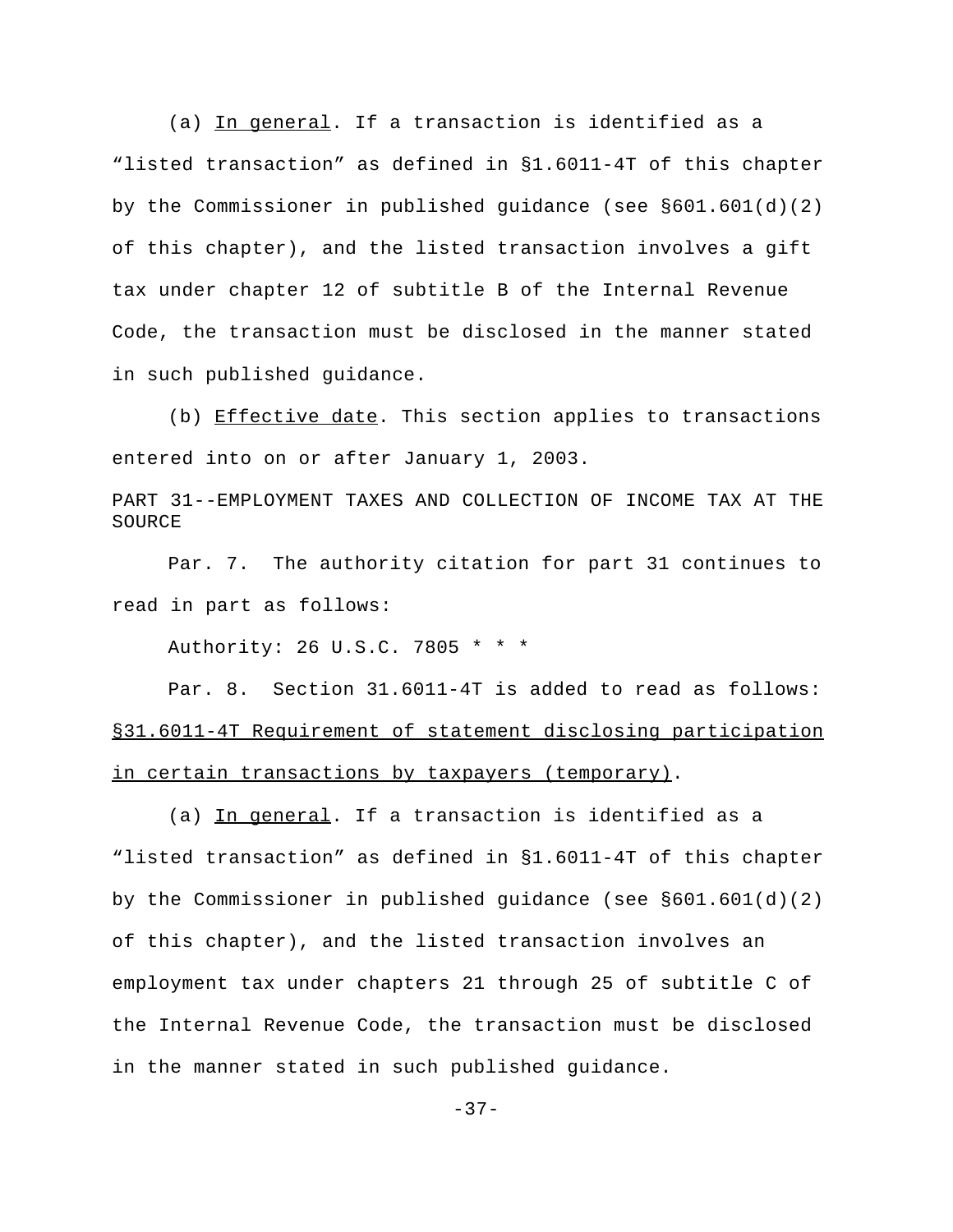(b) Effective date. This section applies to transactions entered into on or after January 1, 2003.

PART 53--FOUNDATION AND SIMILAR EXCISE TAXES

Par. 9. The authority citation for part 53 continues to read as follows:

Authority: 26 U.S.C. 7805

Par. 10. Section 53.6011-4T is added to read as follows: §53.6011-4T Requirement of statement disclosing participation in certain transactions by taxpayers (temporary).

(a) In general. If a transaction is identified as a "listed transaction" as defined in §1.6011-4T of this chapter by the Commissioner in published guidance (see  $\S601.601(d)(2)$ of this chapter), and the listed transaction involves an excise tax under chapter 42 of subtitle D of the Internal Revenue Code (relating to private foundations and certain other tax-exempt organizations), the transaction must be disclosed in the manner stated in such published guidance.

(b) Effective date. This section applies to transactions entered into on or after January 1, 2003.

PART 54--PENSION EXCISE TAXES

Par. 11. The authority citation for part 54 continues to read in part as follows:

Authority: 26 U.S.C. 7805 \* \* \*

-38-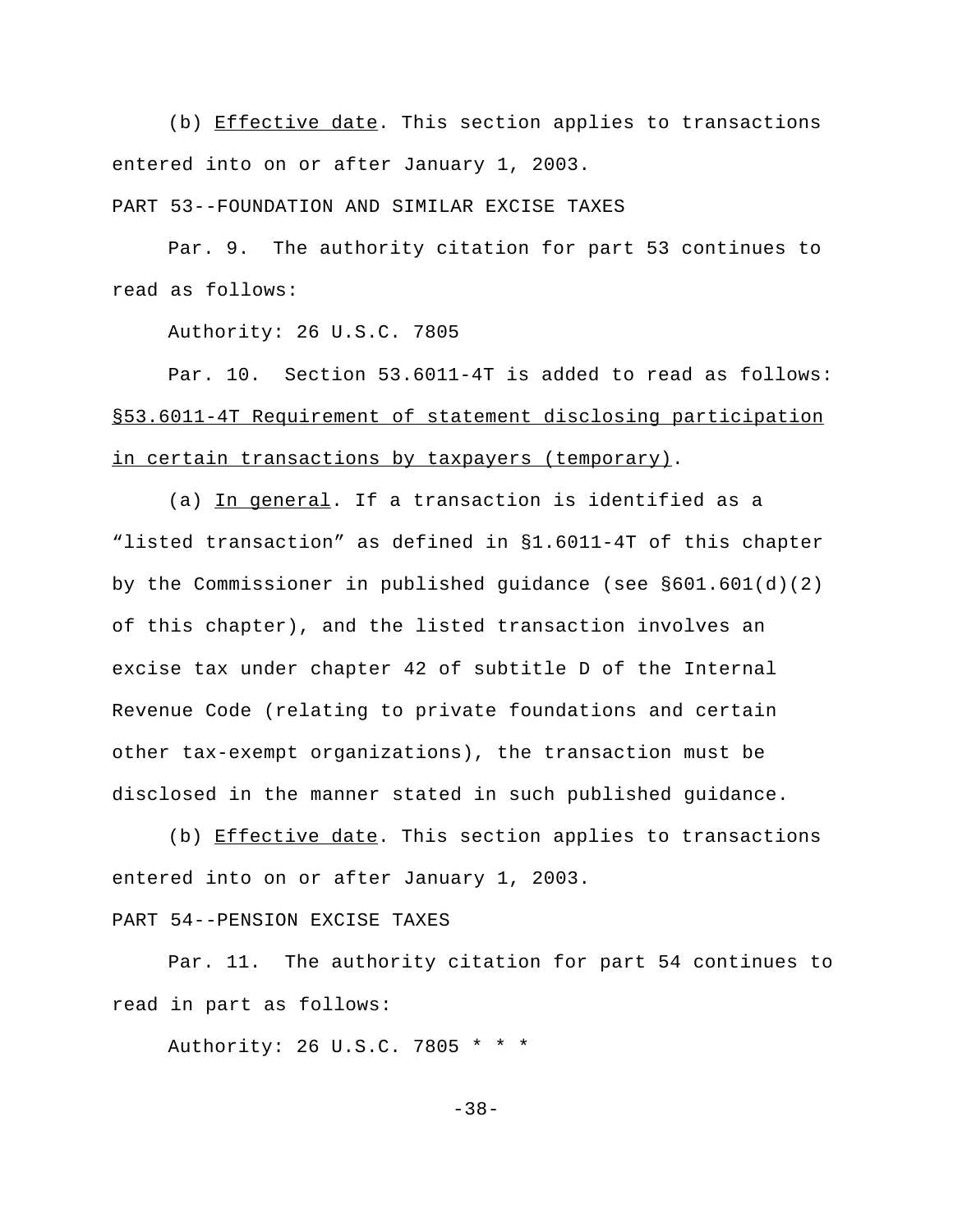Par. 12. Section 54.6011-4T is added to read as follows: §54.6011-4T Requirement of statement disclosing participation in certain transactions by taxpayers (temporary).

(a) In general. If a transaction is identified as a "listed transaction" as defined in §1.6011-4T of this chapter by the Commissioner in published guidance (see §601.601(d)(2) of this chapter), and the listed transaction involves an excise tax under chapter 43 of subtitle D of the Internal Revenue Code (relating to qualified pension, etc., plans), the transaction must be disclosed in the manner stated in such published guidance.

(b) Effective date. This section applies to transactions entered into on or after January 1, 2003.

PART 56--PUBLIC CHARITY EXCISE TAXES

Par. 13. The authority citation for part 56 continues to read in part as follows:

Authority: 26 U.S.C. 7805 \* \* \*

Par. 14. Section 56.6011-4T is added to read as follows: §56.6011-4T Requirement of statement disclosing participation in certain transactions by taxpayers (temporary).

(a) In general. If a transaction is identified as a "listed transaction" as defined in §1.6011-4T of this chapter by the Commissioner in published guidance (see §601.601(d)(2)

 $-39-$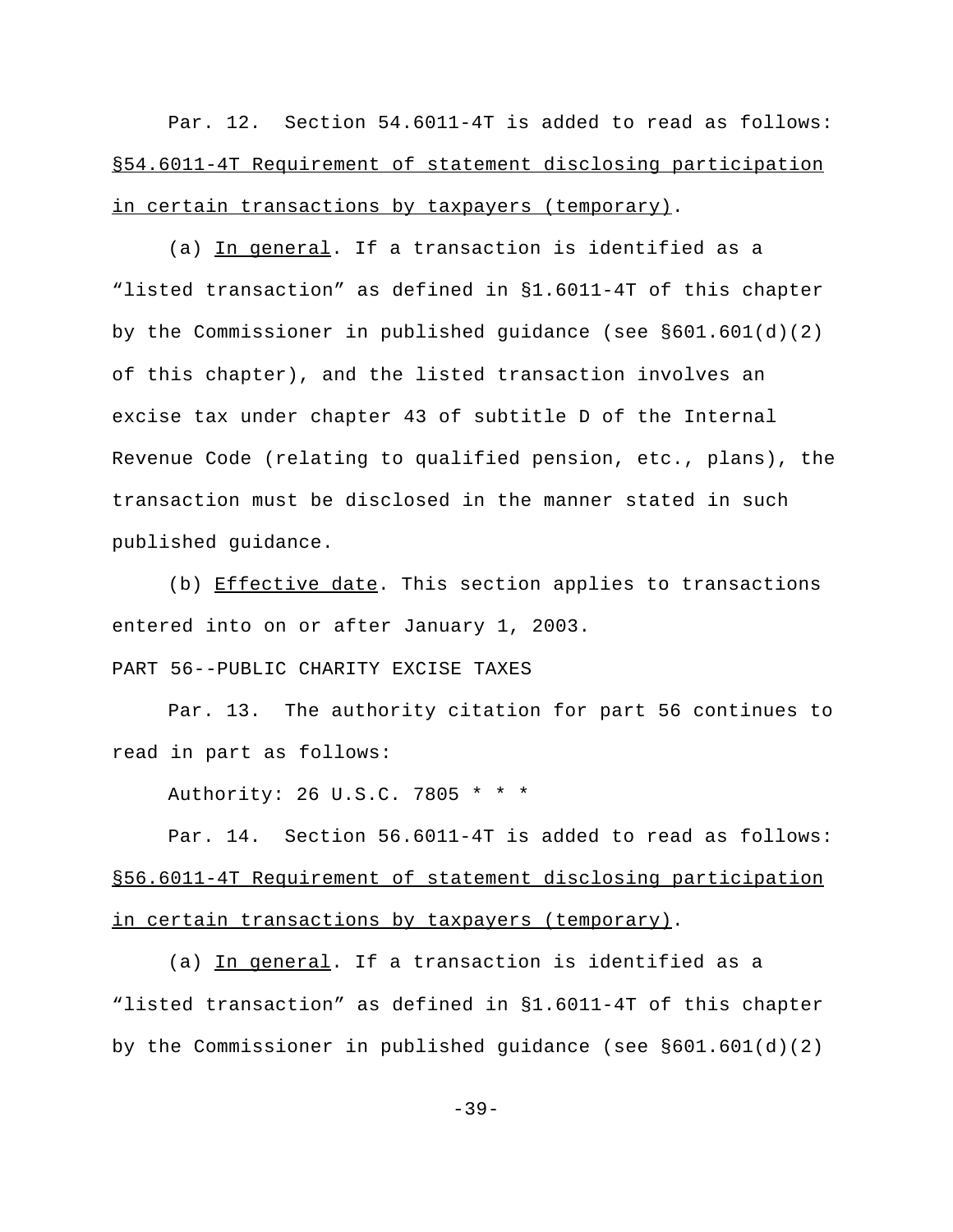of this chapter), and the listed transaction involves an excise tax under chapter 41 of subtitle D of the Internal Revenue Code (relating to public charities), the transaction must be disclosed in the manner stated in such published guidance.

(b) Effective date. This section applies to transactions entered into on or after January 1, 2003.

PART 301–-PROCEDURE AND ADMINISTRATION

Par. 15. The authority citation for part 301 continues to read in part as follows:

Authority: 26 U.S.C. 7805 \* \* \*

Par. 16. Section 301.6111-2T is amended as follows:

1. Paragraphs (a)(3) and (b)(3)(i) are revised.

2. Paragraph (c)(3) is amended by adding a sentence at the end of the paragraph.

3. Paragraph (h) is amended by revising the paragraph heading and removing the third sentence through the last sentence and adding two new sentences in their place.

The revisions and additions read as follows:

§301.6111-2TConfidential corporate tax shelters (temporary).

 $(a) * * * *$ 

(3) For purposes of this section, references to the term "transaction" include all of the factual elements relevant to

 $-40-$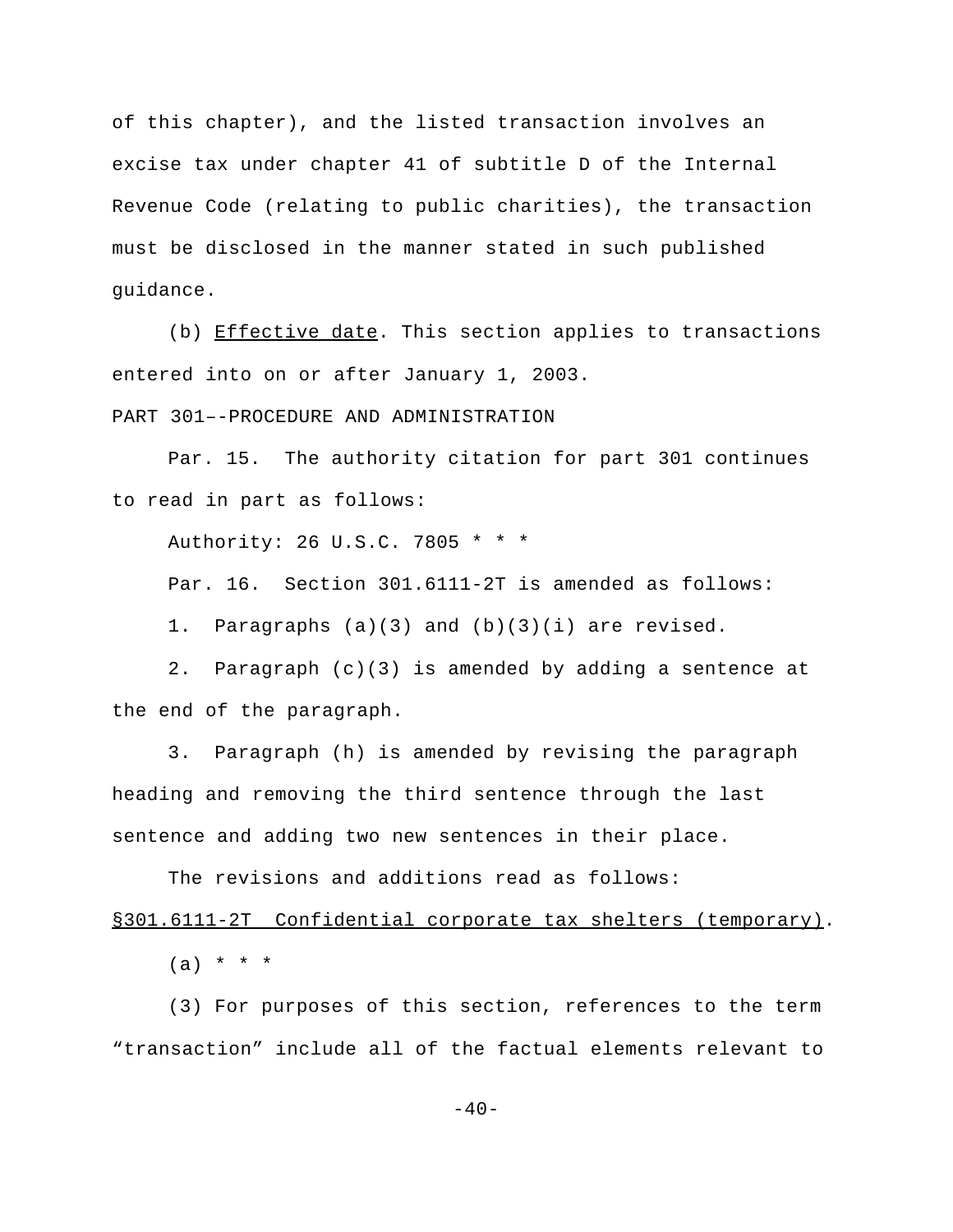the expected tax treatment of any investment, entity, plan, or arrangement, and include any series of steps carried out as part of a plan. For purposes of this section, the term "substantially similar" includes any transaction that is expected to obtain the same or similar types of tax consequences and that is either factually similar or based on the same or similar tax strategy. Receipt of an opinion regarding the tax consequences of the transaction is not relevant to the determination of whether the transaction is the same as or substantially similar to another transaction. Further, the term

"substantially similar" must be broadly construed in favor of registration.For examples, see §1.6011-4T(c)(4) of this chapter.

\* \* \* \* \*

 $(b) * * * *$ 

 $(3)$  \* \* \*

(i) The potential participant is expected to participate in the transaction in the ordinary course of its business in a form consistent with customary commercial practice (a transaction involving the acquisition, disposition, or restructuring of a business, including the acquisition, disposition, or other change in the ownership or control of an

-41-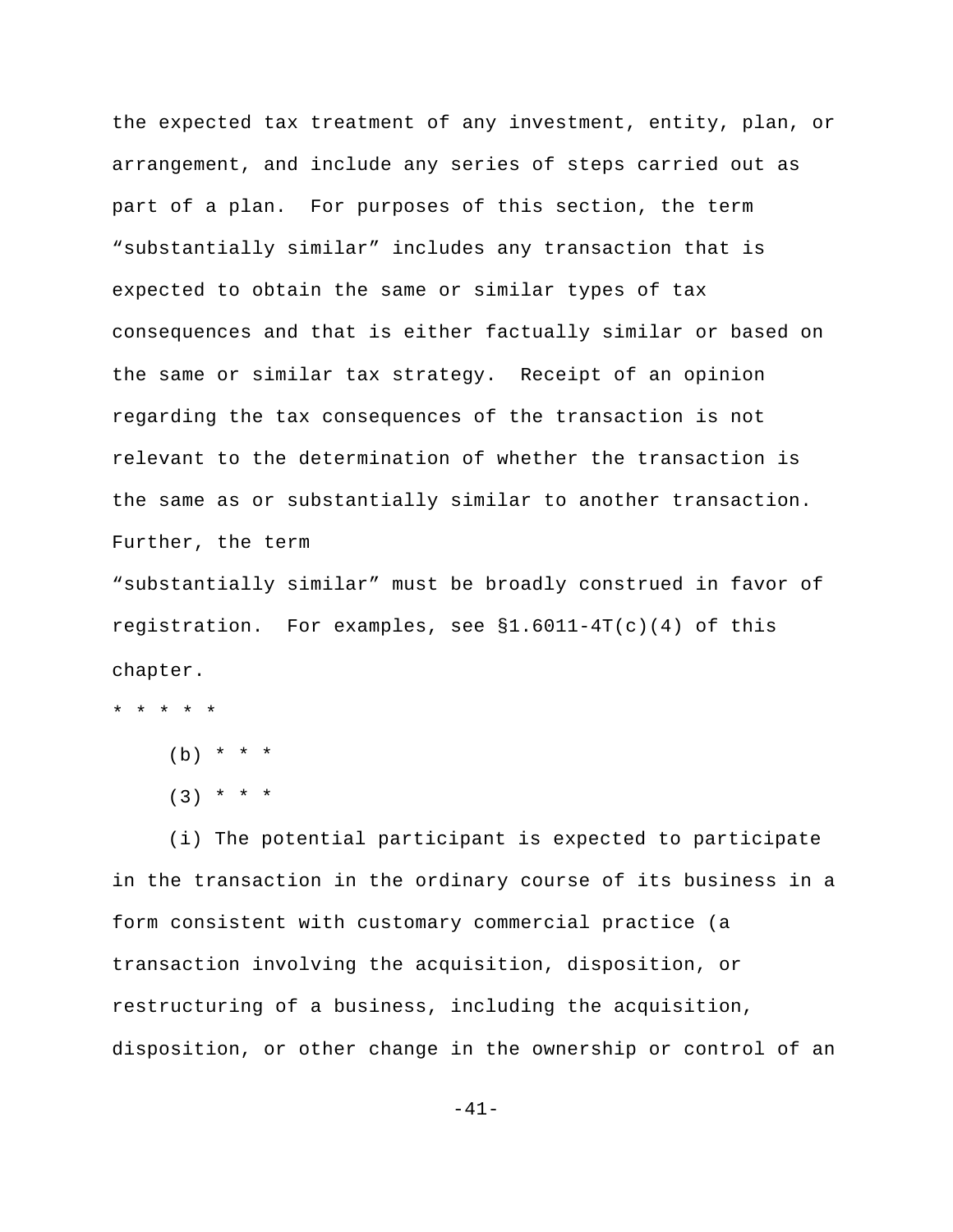entity that is engaged in a business, or a transaction involving a recapitalization or an acquisition of capital for use in the taxpayer's business, shall be considered a transaction carried out in the ordinary course of a taxpayer's business); and

\* \* \* \* \*

 $(c)$ 

(3) \* \* \* This presumption is available only in cases in which the written authorization to disclose is effective without limitation of any kind from the commencement of discussions.

\* \* \* \* \*

(h) Effective dates. \* \* \* However, paragraphs (a)(3),  $(b)(3)(i)$ , and  $(c)(3)$  of this section apply to confidential corporate tax shelters in which any interests are offered for sale on or after January 1, 2003. The rules that apply to confidential corporate tax shelters in which any interests are offered for sale after February 28, 2000, and on or before December 31, 2002, are contained in §301.6111-2T in effect

 $-42-$